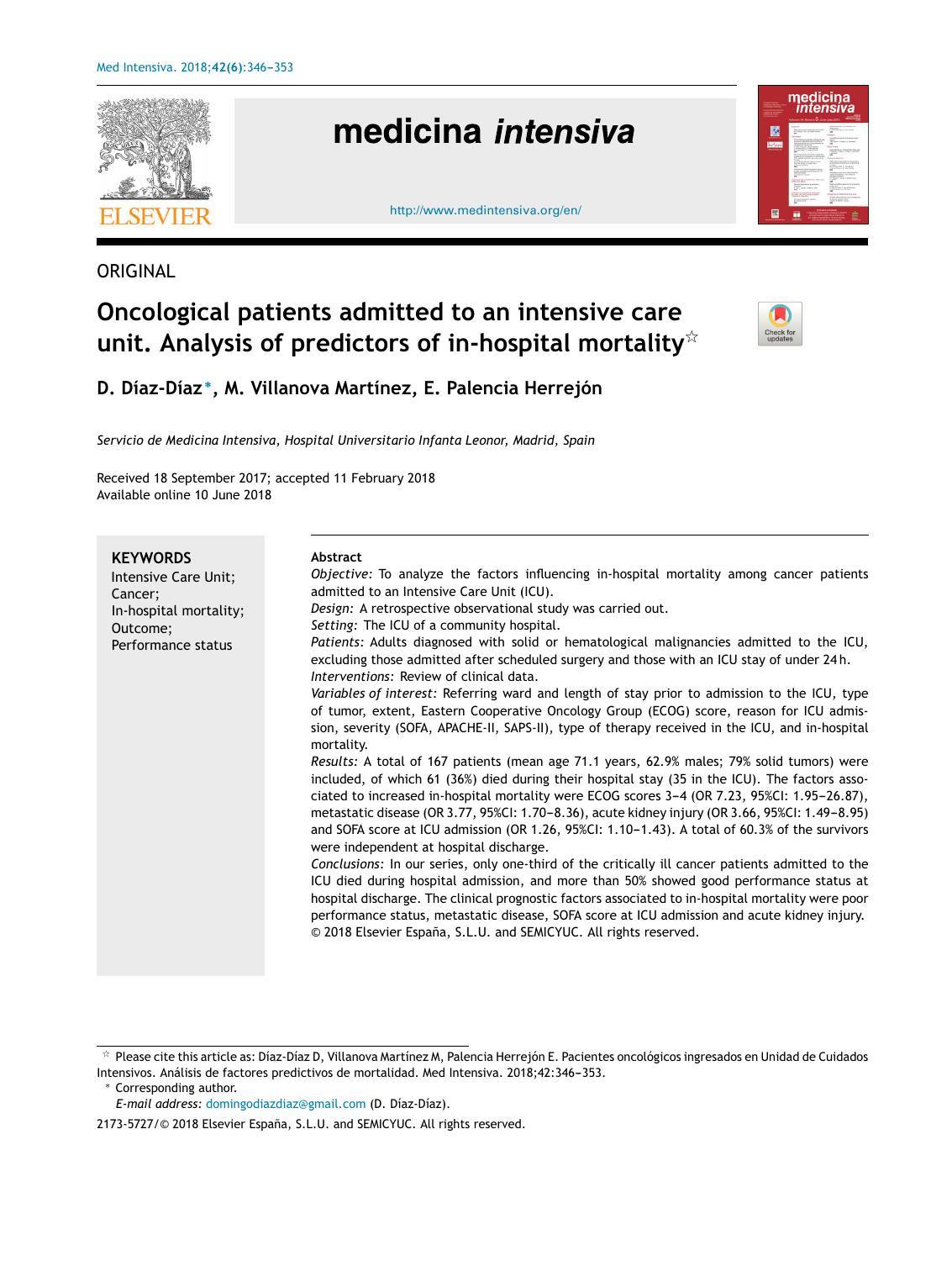**PALABRAS CLAVE**

Unidad de Cuidados Intensivos; Cáncer; Mortalidad hospitalaria; Pronóstico; Situación funcional

#### **Pacientes oncológicos ingresados en Unidad de Cuidados Intensivos. Análisis de factores predictivos de mortalidad**

#### **Resumen**

*Objetivo:* Analizar qué factores clínicos influyen en la mortalidad de pacientes con cáncer que ingresan en UCI.

*Diseno: ˜* Estudio observacional retrospectivo.

*Ámbito:* UCI de un hospital secundario.

*Pacientes:* Adultos ingresados en UCI con diagnóstico de cáncer (sólido o hematológico), excluyendo a aquellos ingresados en el postoperatorio de resección programada del tumor o con estancia inferior a 24 h en UCI.

*Intervenciones:* Revisión de datos clínicos.

*Variables de interés:* Tipo de tumor, extensión, escala oncológica funcional Eastern Cooperative Oncology Group (ECOG), motivo de ingreso en UCI, gravedad (SOFA, APACHE-II, SAPS-II), terapia recibida y mortalidad hospitalaria.

*Resultados:* Se incluyó a 167 pacientes (edad media 71,1 años; 62,9% varones; el 79% con tumor sólido), de los cuales fallecieron 61 (36%) durante su estancia hospitalaria (35 en UCI). Los factores clínicos asociados a mayor riesgo de muerte hospitalaria fueron la puntuación 3-4 en la escala ECOG (OR 7,23; IC 95%: 1,95-26,87), extensión metastásica del tumor (OR 3,77; IC 95%: 1,70-8,36), insuficiencia renal (OR 3,66; IC 95%: 1,49-8,95) y puntuación SOFA al ingreso (OR 1,26; IC 95%: 1,10-1,43). El 60,3% de los supervivientes eran independientes al alta hospitalaria. *Conclusiones:* En nuestra serie, solo un tercio de los pacientes con enfermedad oncológica grave que requieren ingreso en UCI fallecen durante el ingreso hospitalario y más de la mitad de los supervivientes presentan una situación de independencia al alta hospitalaria. Los factores clínicos asociados a la mortalidad hospitalaria fueron la mala situación funcional previa, el antecedente de tumor metastásico, la puntuación SOFA al ingreso en UCI y la presencia de insuficiencia renal aguda.

© 2018 Elsevier España, S.L.U. y SEMICYUC. Todos los derechos reservados.

## **Introduction**

Cancer considered globally is the most frequent cause of death among men and the second most common cause of death in women, with an annual mortality rate of  $204/100,000$  $204/100,000$  $204/100,000$  inhabitants.<sup>1</sup> Advances in the early diagnosis of the disease and the development of new treatments have improved the survival of cancer patients. As a result, an increasing number of such patients are admitted to the Intensive Care Unit (ICU) for the management of complications related to the treatment of cancer, side effects or disorders independent of cancer disease and which are con-sidered to require admission to intensive care.<sup>[2](#page-6-0)</sup>

A number of studies have reported a high mortality rate among oncological patients admitted to the ICU. The main factors associated to mortality over the short term are patient age, severity upon admission, organ failure, acute respiratory failure, the need for mechanical ventilation, late admission to the ICU, the presence of comorbidities, poor functional condition prior to admission, and advanced stage tumor disease, among others. $3$ 

Few studies in our setting have evaluated cancer patient mortality in the ICU, and the available data are moreover contradictory. $4,5$  While some authors question the true benefits of cancer patient admission to the ICU, in view of the high mortality and significant resource utilization involved, $4$ others consider that it is not possible to deny intensive care to all medical oncological patients.<sup>[5](#page-6-0)</sup>

The admission of cancer patients to the ICU is a complex decision, since patient quality of life, the short and long term prognosis, and the tumor treatment options must be taken into consideration. The admission of such patients to the ICU is usually decided in order to treat a potentially reversible complication (whether related to the cancer or not), and the aim is to return the patient to a previous clinical condition allowing the continuation of active tumor therapy or discharge from hospital with acceptable quality of life. Such admission decisions are usually made in emergency situations, and the intensivist often does not have all the clinical information of the patient. $6$  Knowledge of the clinical parameters that could help predict the short term outcome of cancer patients suffering critical complications could be of help in the decision making process. The present study was designed to evaluate which clinical factors at the time of admission to the ICU have an impact upon inhospital mortality, and to assess functional condition among the survivors at discharge from hospital.

## **Material and methods**

## **Study design**

A retrospective observational study was made, with the inclusion of patients admitted to the ICU of a second level hospital in the period between January 2011 and December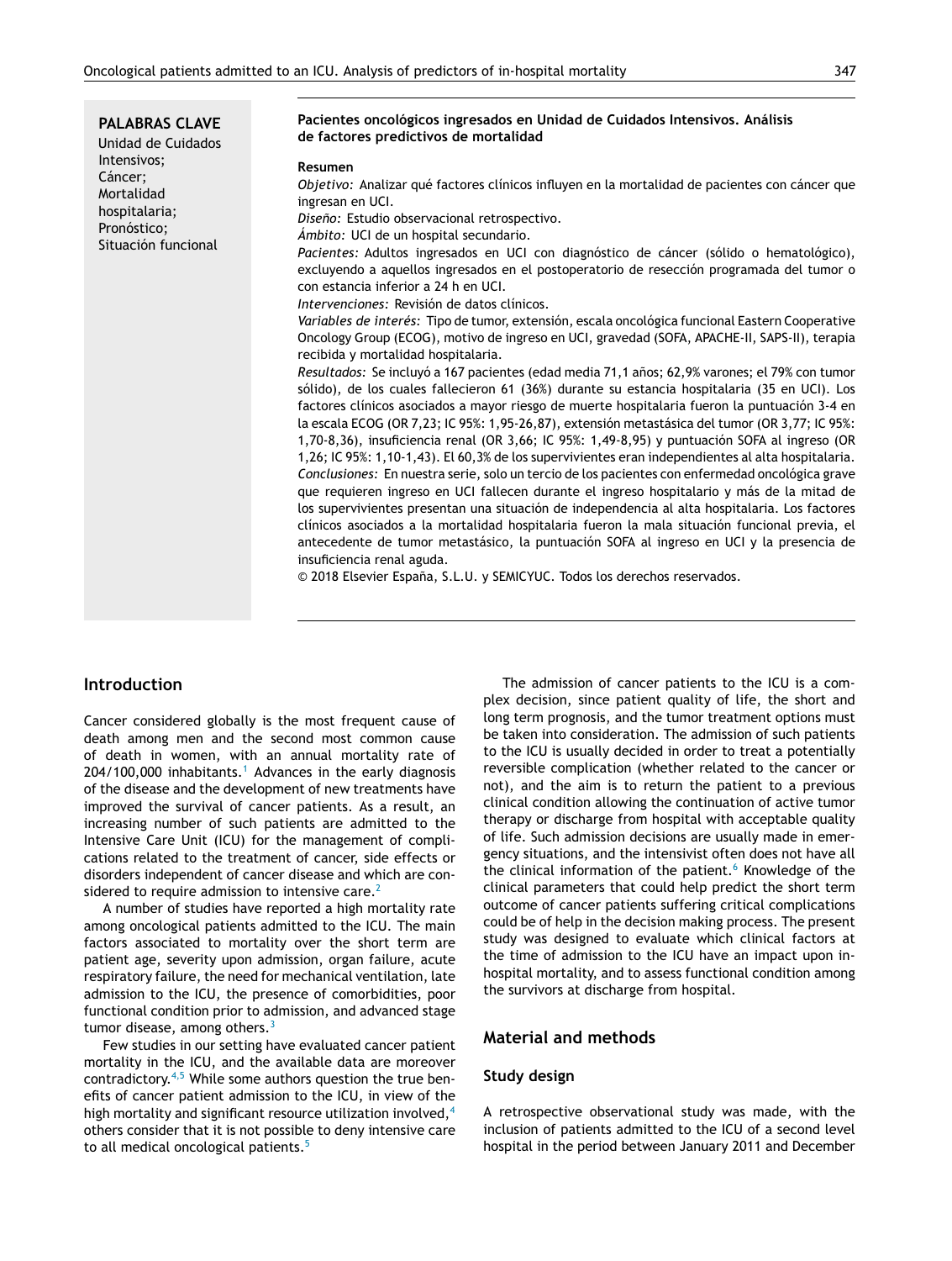2016. The study protocol was approved by the local Ethics Committee.

## **Patients**

The study included patients aged 18 years or older and admitted to the ICU with solid or hematological tumor disease. Patients admitted in the immediate post-tumor resection period were excluded, as were those with an ICU stay of under 24 h.

#### **Data compilation**

The data were compiled on a retrospective basis using the Critical Care Manager application, which records clinical severity scores, all management activities and techniques used in the ICU; and the Selene program, which records all information referred to patient admission in other areas apart from the ICU of the hospital.

Demographic data were recorded, along with body mass index (BMI), comorbidities, the Department or service of origin, the presence of neutropenia upon admission (absolute neutrophil count  $\langle 1.5 \times 10^9 / l$ , considering the following neutropenia categories: mild:  $1.0-1.5 \times 10^9$ /l: moderate:  $0.5-0.9 \times 10^9$ /l; severe: < $0.5 \times 10^9$ /l), days of hospital stay prior to ICU admission, type of tumor (solid or hematological), cancer status (phase I: potentially curable; phase II: non-curable, prolongation of life; phase III: palliative care), disease condition in relation to treatment response (induction therapy, partial or complete remission, stable disease, disease progression), local or metastatic spread, and types of cancer treatments received. We also recorded the Eastern Cooperative Oncology Group (ECOG) score for assessing quality of life, where 0 = asymptomatic (fully active, capable of all activities of daily living before the disease); 1 = symptomatic but fully ambulatory (strenuous physical activity is restricted, but the patient is able to work); 2 = symptomatic, spending less than half of the day in bed, ambulatory (capable of self-care but unable to work); 3 = symptomatic, spending more than half of the day in bed, but not bedridden (with self-care limitations); 4 = bedridden and completely disabled (self-care not possible, totally confined to bed or chair); and  $5 =$  death.<sup>[7](#page-6-0)</sup> In accordance with previous studies of patients in the ICU, the ECOG scale was recoded into three 3 categories: ECOG 0-1; ECOG 2 and ECOG  $3-4.8$  $3-4.8$  The reason for admission to the ICU was documented, considering the following categories: shock (septic, cardiogenic or hypovolemic); clinical suspicion of infection (possible infectious focus and presence of systemic inflammatory response syndrome [SIRS] criteria)<sup>9</sup>[;](#page-6-0) respiratory failure defined by the presence of any of the following symptoms: resting dyspnea, tachypnea (respiratory frequency >24 rpm), hypoxemia (PaO<sub>2</sub> < 60 mmHg), desaturation (SatO<sub>2</sub> determined by pulsioximetry <90%); renal failure (defined according to the KDIGO 2012 criteria)<sup>[10](#page-6-0)</sup>; and other reasons (including cancer treatment, metabolic disorders, neurological complications, pulmonary thromboembolism or cardiac arrest). In turn, we recorded severity upon admission to the ICU (SAPS II, APACHE-II and SOFA scores)<sup>11-13</sup> and the type of therapy received in the unit: ventilatory support (including high-flow nasal oxygen,

noninvasive mechanical ventilation [NIMV] and invasive mechanical ventilation [IMV)]), blood product transfusions, vasoactive drugs, and extrarenal replacement therapy indicated on the basis of the criteria usually employed in the ICU.<sup>[14](#page-6-0)</sup> Days of ICU stay and in-hospital mortality were also recorded. Furthermore, we documented the cases of limitation of therapeutic effort following the protocol of the ICU. Such limitation was decided on confirming that the patient condition was irreversible or terminal, with consensus among all the intensivists and with participation of the patient and family. Lastly, we recorded functional condition (ECOG score) among the survivors at hospital discharge.

#### **Statistical analysis**

The SPSS version 15.0 statistical package for MS Windows (SPSS Inc., Chicago, IL, USA) was used to analyze the data. Categorical variables were reported as percentages, and comparisons between groups were made using the chi-squared test or Fisher exact test for dichotomic variables. Continuous variables were reported as the mean (standard deviation [SD]) or median (interquartile range [IQR]), and comparisons were made using the Student *t*test, Mann-Whitney *U* test or analysis of variance (ANOVA), as applicable. Statistical significance was considered for *p* < 0.05. Forward stepwise multiple logistic regression models were used to identify the factors associated to inhospital mortality, entering those clinical variables yielding *p* ≤ 0.2 in the univariate analysis. Statistical significance was measured based on the likelihood ratio method.

## **Results**

A total of 240 cancer patients were admitted to our ICU during the study period. Of these subjects we excluded 62 elective tumor surgery patients and 11 patients with an ICU stay of under 24 h. The final study sample thus consisted of 167 patients. The study flowchart is shown in Fig. 1. The mean patient age was 71.1 years (SD 10.9); 62.9% of the patients were males; and the mean body mass index was 25.3 kg/m<sup>2</sup> (SD 4.9). Solid tumors predominated over hematological cancer (79% versus 21%, respectively). The most frequent solid tumors were gastrointestinal malignancies (*n* = 64; 38.3%), followed by genitourinary cancer (*n* = 34; 20.4%) and lung tumors (*n* = 17; 10.2%). In turn, the



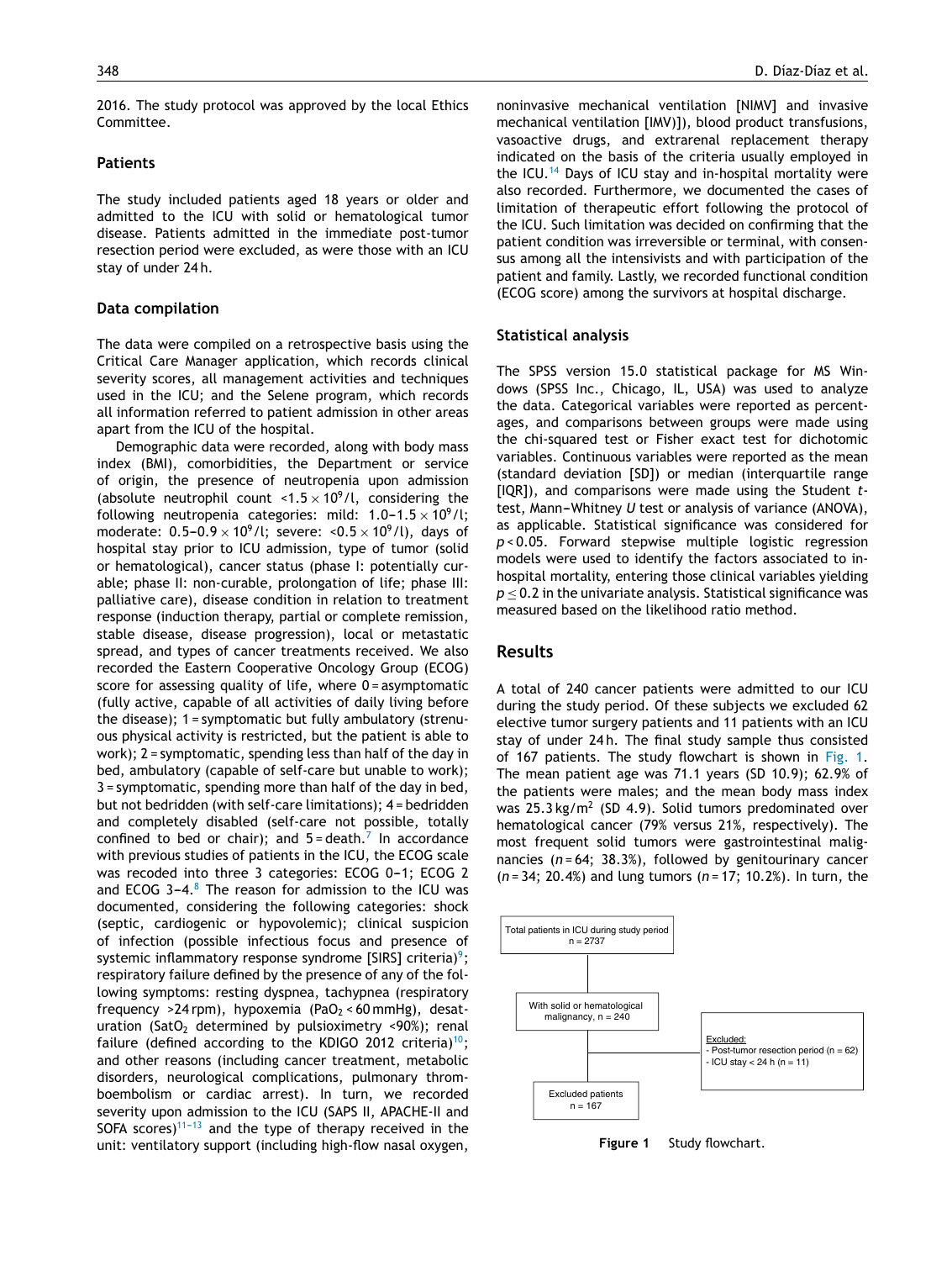**Table 1** Basal characteristics of the patients.

|                                                                            |                | In-hospital mortality |         |
|----------------------------------------------------------------------------|----------------|-----------------------|---------|
|                                                                            | No $(n = 106)$ | Yes $(n = 61)$        |         |
| Age in years, mean (SD)                                                    | 71.8(11)       | 71.44(10)             | 0.893   |
| Male gender, n (%)                                                         | 68 (64.2)      | 37(60.7)              | 0.387   |
| ECOG upon admission                                                        |                |                       |         |
| $0 - 1$                                                                    | 61(57.5)       | 25(41)                | 0.003   |
| $\overline{2}$                                                             | 40 (37.7)      | 23(37.7)              |         |
| $3 - 4$                                                                    | 5(4.7)         | 13(21.3)              |         |
| Body mass index, mean (SD)                                                 | 26.2(4.9)      | 24.0(4.7)             | 0.003   |
| Comorbidity, n (%)                                                         |                |                       |         |
| Chronic obstructive pulmonary disease                                      | 29(27.4)       | 23(44.2)              | 0.112   |
| Heart disease                                                              | 58 (54.7)      | 33(54.1)              | 0.533   |
| Diabetes mellitus                                                          | 36(34)         | 20(32.8)              | 0.508   |
| Vascular disease                                                           | 31(29.2)       | 16(26.2)              | 0.408   |
| Type of tumor, n (%)                                                       |                |                       |         |
| Solid                                                                      | 85 (80.2)      | 47 (77)               | 0.385   |
| Hematological                                                              | 21(19.8)       | 14(23)                |         |
| Tumor phase                                                                |                |                       |         |
| I: Diagnostic or potentially curable: $n$ (%)                              | 74 (69.8)      | 27(44.3)              | < 0.001 |
| II: Non-curable, prolongation of life: $n$ (%)                             | 20(18.9)       | 11(18)                |         |
| III: Palliative care: $n$ (%)                                              | 12(11.3)       | 23(37.7)              |         |
| Tumor spread, n (%)                                                        |                |                       |         |
| Locoregional                                                               | 71(68.3)       | 24(39.3)              | 0.001   |
| Metastasis                                                                 | 32(30.8)       | 36 (59)               |         |
| Tumor treatment received before admission to ICU, n (%)                    |                |                       |         |
| Chemotherapy                                                               | 49 (46.2)      | 32(52.5)              | 0.269   |
| Radiotherapy                                                               | 25(23.6)       | 13(21.3)              | 0.446   |
| Hormone therapy                                                            | 9(8.5)         | 4(6.6)                | 0.450   |
| Disease state, n (%)                                                       |                |                       |         |
| Stable                                                                     | 27(25.5)       | 6(9.8)                | 0.084   |
| Induction                                                                  | 26(24.5)       | 15(24.6)              |         |
| Progression                                                                | 30(28.3)       | 21(34.4)              |         |
| Remission                                                                  | 23(21.7)       | 19 (31.1)             |         |
| Days of hospital stay until admission to ICU, median (interquartile range) | 2(1;6)         | 5(1;12)               | 0.005   |
| Neutropenia upon admission, n (%)                                          | 12(11.3)       | 10(16.4)              | 0.241   |

SD: standard deviation; ECOG: Eastern Cooperative Oncology Group; ICU: Intensive Care Unit

most common hematological malignancies were lymphoma (*n* = 15; 9%), followed by leukemia (*n* = 13; 7.8%) and multiple myeloma  $(n=6; 3.6%)$ . The patients came from the conventional hospital ward in 59.3% of the cases, the emergency service in 36.5%, and the postsurgery resuscitation room in 3% (due to complications of urgent and non-elective surgery). Only 10.3% of the patients presented prior dependency with an ECOG score of 3-4.

A total of 61 patients died during hospital admission, including 35 in the ICU (20 following limitation of therapeutic effort). Table 1 describes the demographic characteristics, comorbidities and condition (phase, status and spread) of the neoplastic disease upon admission to the ICU. The deceased patients more often presented metastatic spread upon admission (59% vs 30.8%; *p* = 0.01), were receiving palliative care (37.7% vs 11.3%; *p* < 0.001), and a larger proportion of them presented ECOG functional scores of 3-4 (21.3% vs 4.7%). Hospital stay before arrival in the ICU was significantly longer among the deceased patients (median 5 days versus 2 days;  $p = 0.005$ ). In turn, upon arrival in the ICU, the patients that finally died yielded comparatively higher severity scores (APACHE-II, SAPS-II and SOFA) ([Table](#page-4-0) 2).

The main reason for admission to the ICU was shock of one type or other, though without differences between groups [\(Table](#page-4-0) 2). However, the deceased patients more often presented suspected infection or renal or respiratory failure upon admission to the ICU ([Table](#page-4-0) 2). Of the 93 patients with suspected infection upon admission, microbiological confirmation was obtained in 65 cases (69%). The most frequently affected site was the lungs among the patients that died (17.2%), and the abdominal cavity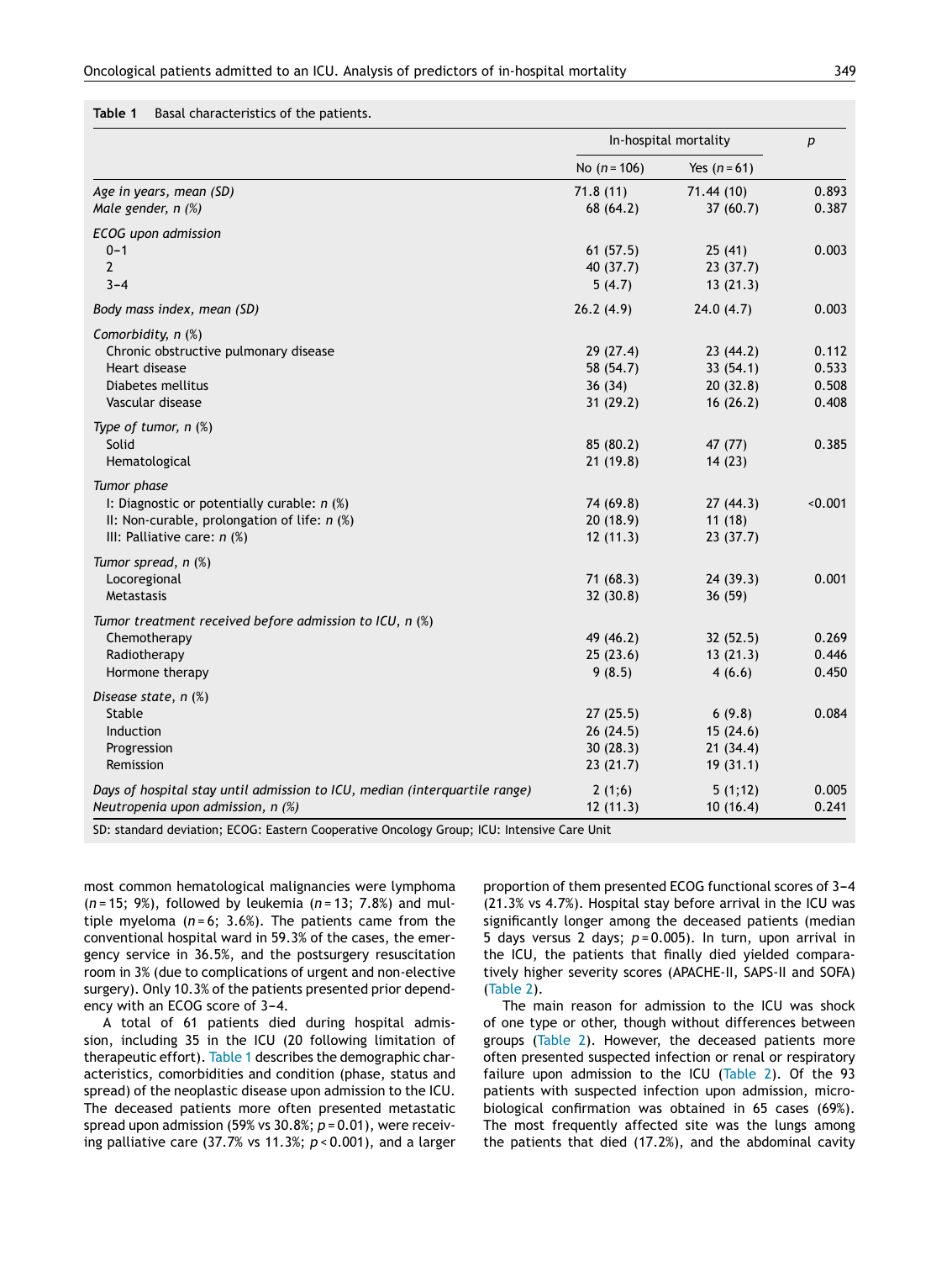|                                                                     | In-hospital mortality |                | p       |
|---------------------------------------------------------------------|-----------------------|----------------|---------|
|                                                                     | No $(n = 106)$        | Yes $(n = 61)$ |         |
| Severity scores upon admission to ICU, median (interquartile range) |                       |                |         |
| <b>APACHE-II</b>                                                    | 18 (14.75;22)         | 21 (17;26)     | 0.005   |
| SAPS-II                                                             | 68 (58;75)            | 75 (56;75)     | < 0.001 |
| <b>SOFA</b>                                                         | 5(3; 8)               | 8(6; 10)       | < 0.001 |
| Reason of admission to ICU, n 8%)                                   |                       |                |         |
| <b>Shock</b>                                                        | 63(59.4)              | 42 (68.9)      | 0.148   |
| Suspected infection                                                 | 53 (50)               | 41(67.2)       | 0.022   |
| Respiratory failure                                                 | 41 (38.7)             | 36(59)         | 0.009   |
| Renal failure                                                       | 17(16)                | 24(39.3)       | 0.001   |
| Other reasons <sup>a</sup>                                          | 28(26.4)              | 17(27.9)       | 0.488   |
| Treatments in ICU, $n$ (%)                                          |                       |                |         |
| Ventilatory support                                                 | 59 (55.7)             | 50 (82)        | < 0.001 |
| Vasoactive drugs                                                    | 65(61.3)              | 47 (77)        | 0.027   |
| <b>Blood products</b>                                               | 42 (39.6)             | 23(37.7)       | 0.469   |
| Extrarenal replacement therapy                                      | 7(6.6)                | 10(16.4)       | 0.042   |
| Days of stay in ICU, median (interguartile range)                   | 3(2;5.25)             | 3(2;11.5)      | 0.845   |

<span id="page-4-0"></span>**Table 2** Severity scores, reasons for admission and treatments received in the ICU.

SD: standard deviation; ICU: Intensive Care Unit.

a Other reasons for admission include cancer treatment, metabolic disorders, neurological complications, pulmonary thromboembolism or cardiac arrest.

among the survivors  $(19.3%)$  - though without significant differences in the distribution of infectious sites between the two groups  $(p = 0.349)$ . The most frequently implicated pathogens were gram negative bacilli (*n* = 28; 27.9%), followed by gram positive cocci (*n* = 11; 11.8%). There were no significant differences between the deceased patients and the survivors  $(p = 0.283)$ , though the former tended to yield a slightly higher frequency of fungal isolates (12.5% vs 3.7%).

Upon admission to the ICU, 22 patients (13.2%) presented neutropenia, which proved severe in 12 cases (7.2%), moderate in 6 (3.6%) and mild in 4 (2.4%). There were no significant differences in the frequency of severe neutropenia between the patients that died in hospital and the survivors (9.8% vs 5.7%; *p* = 0.707). Most of the patients with neutropenia (90.9%) were admitted to the ICU due to suspected infection, with no significant differences in the percentage of infection with respect to the intensity of neutropenia (mild 100%; moderate 83.3%; severe 91.7%; *p* = 0.662).

Ventilatory support, vasopressor drug treatment and extrarenal replacement therapy were significantly more often needed among the patients that died (Table 2). The most frequently used ventilatory support mode was IMV (44.3% vs 18.9%; *p* < 0.001), with a median duration of two days (interquartile range 0-7.5) and a median positive endexpiratory pressure (PEEP) of 8  $cmH<sub>2</sub>O$  (interquartile range 6-10)-both values being significantly greater than among the survivors ( $p = 0.008$  and  $p = 0.004$ , respectively). Fifty patients received NIMV (29.9% of the total), and high-flow nasal oxygen was administered to only 7.2% of the global patients, with no differences between groups. A total of 40 of the 50 patients that initially received NIMV finally required IMV. None of the cases initially managed with highflow nasal oxygen required any other ventilatory support mode.

Sixty-five patients required the transfusion of blood products (38.9%): packed red cells (*n* = 56; 33.5%), fresh plasma (*n* = 19; 11.4%) and platelets (*n* = 18; 10.8%), with no significant differences between the patients that died and the survivors.

#### **Mortality risk factors**

The multivariate logistic regression analysis showed the most potent in-hospital mortality risk factor to be an ECOG score of 3-4, followed by metastatic tumor spread and the SOFA score upon admission. No influence was observed on the part of the tumor stage and phase, APACHE-II or SAPS-II scores, or the presence of respiratory failure or suspected infection upon admission to the ICU ([Table](#page-5-0) 3).

#### **Follow-up**

Among the 106 patients that survived, information referred to the ECOG score at discharge was available from 98 patients: 16 had scores of  $0-1$  (16.3%), 48 had a score of 2 (49%), and 34 had scores of 3-4 (indicative of strong dependency) (34.6%). [Fig.](#page-5-0) 2 shows the distribution of the ECOG scores at discharge in relation to the scores upon admission. Over 80% of the survivors with ECOG scores of 0-1 upon admission had scores of  $\leq$  2 at discharge, and 47% of those presenting an ECOG score of 2 upon admission showed the same score at discharge.

## **Discussion**

The main finding of this study was that only one-third of all patients with severe cancer requiring admission to the ICU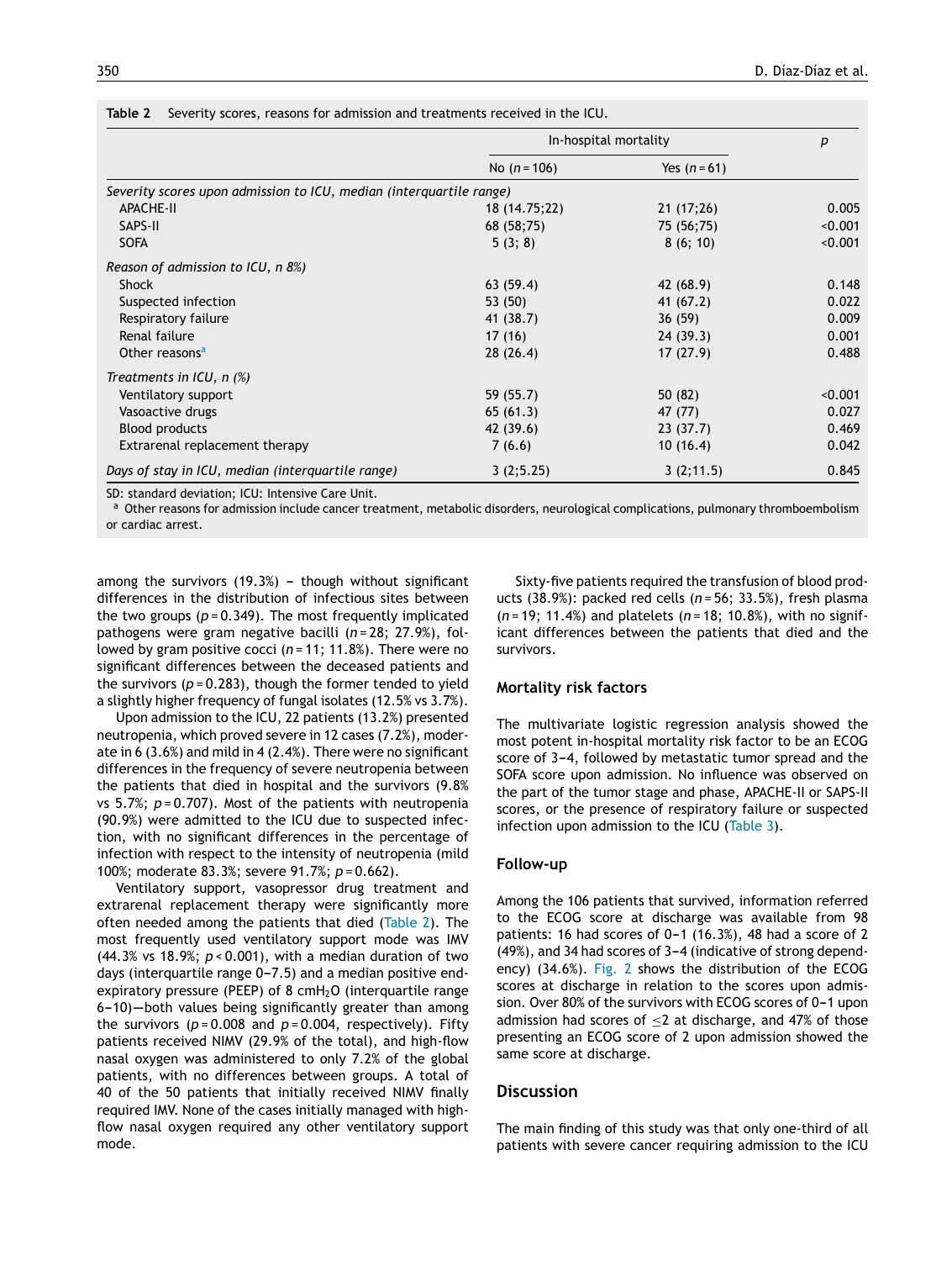<span id="page-5-0"></span>**Table 3** Clinical factors upon admission to the ICU independently associated to in-hospital mortality.

|                                          | Adjusted OR 95%CI |                  | р         |
|------------------------------------------|-------------------|------------------|-----------|
| ECOG upon admission 7.23<br>$3 - 4$      |                   | 1.95-26.87 0.003 |           |
| ECOG upon admission<br>2                 | 0.78              | $0.33 - 1.80$    | 0.565     |
| ECOG upon admission Reference<br>$0 - 1$ |                   | Reference        | Reference |
| Tumor spread:<br>metastatic              | 3.77              | $1.70 - 8.36$    | 0.001     |
| Renal failure upon<br>admission to ICU   | 3.66              | $1.49 - 8.95$    | 0.004     |
| SOFA upon admission                      | 1.26              | $1.10 - 1.43$    | < 0.001   |

ECOG: Eastern Cooperative Oncology Group; CI: confidence interval; OR: odds ratio.

Variables included in the model, but not significant in the final model: tumor phase, tumor state, APACHE-II, SAPS-II, respiratory failure upon admission to the ICU, suspected infection upon admission to the ICU.



**Figure 2** Patient ECOG score at discharge, in relation to functional condition upon admission.

died during hospital admission, and only one out of every 5 patients died during ICU stay. The main factors associated to in-hospital mortality among such patients were the prior functional condition, followed by metastatic spread of the disease, the presence of renal failure, and the SOFA score upon admission. The tumor stage and phase, the APACHE-II and SAPS-II severity scores, and the presence of respiratory failure or suspected infection upon admission to the ICU exerted no significant influence.

The mortality observed in our series is consistent with the data found in other studies  $(24-75\%)$ .<sup>15-20</sup> This broad difference in mortality between publications may be explained by the great heterogeneity of the study settings involved (medical, surgical or exclusively oncohematological) and the inclusion criteria used. Almost all of our patients (79%) had solid tumors, with medical complications associated to the malignancy. The incidence of oncohematological patients was very low because bone marrow transplantation is not available in our hospital  $-$  thus causing such patients to be sent to reference centers.

In our study, the most potent predictor of in-hospital mortality was the prior functional condition as determined upon admission by the ECOG score. This is concordant with the observations of other authors.  $5,8,19,21-24$  However, none of these studies evaluated the ECOG score at hospital discharge. This is one of the contributions of our study, since we found over 80% of the survivors with ECOG scores of 0-1 upon admission to present scores of ≤2 at discharge, and 47% of those presenting an ECOG score of 2 upon admission showed the same score at discharge. Therefore, treatment in the ICU of these patients due to severe complications related or not related to the tumor disease does not necessarily imply a poorer functional prognosis over the short term.

The presence of renal failure upon admission was also significantly associated to the risk of in-hospital death. Renal failure is a common complication in cancer patients and tends to be of a multifactorial nature, involving mechanisms directly related to the tumor disease - such as acute tumor lysis syndrome, urinary tract obstruction, renal multiple myeloma or hypercalcemia - but also other indirect mechanisms and factors such as hypoperfusion/shock of any kind, the administration of nephrotoxic drugs, the use of radiological contrast media, chemotherapeutic agents (methotrexate, cisplatin) or other drugs (nonsteroidal antiinflammatory drugs, angiotensin converting enzyme inhibitors), and conditions derived from allogenic transplantation (sinusoidal obstruction syndrome, hemolytic-uremic syndrome). $25$  Renal failure has been reported to occur in 13-42% of all critical cancer patients, being more common in oncohematological cases, and with a mortality rate of 44-91%, depending on the literature source.<sup>[23,25,26](#page-6-0)</sup> Nevertheless, it may be regarded as a modifiable condition, since extrarenal replacement therapy is able to significantly lower the mortality rate, provided it is started early (on the first day of admission to the  $ICU$ ).<sup>[23](#page-6-0)</sup>

Different authors have reported that severe acute respiratory failure upon admission to the ICU and the need for ventilatory support are important predictors of mortality,  $17,18,21,22,27,28$  and it has been suggested that highflow nasal oxygen can be useful in patients of this kind. In our series, although the need for ventilatory support was not identified as an independent prognostic factor in the multivariate analysis, those patients who died required more frequent ventilatory support. Invasive mechanical ventilation was the most frequently used ventilation mode. High-flow nasal oxygen was very little used, though none of the patients that received such treatment required IMV. Nevertheless, very recent publications conclude that high-flow nasal oxygen has no impact upon the mortality figures.  $29,30$ 

With regard to the severity scores in the ICU, only the SOFA score upon admission to the ICU was seen to be associated to increased in-hospital mortality risk. This is consistent with the observations of other studies in which the number of organ dysfunctions was identified as a main prognostic conditioning factor in critical cancer patients. $2,20$ 

Different admission and treatment modalities have been proposed for cancer patients in the ICU, including: (a) treatment without limitations in patients with recently diagnosed malignancy; (b) the so-called ''ICU test'', involving initial treatment without limitations, with mandatory and repeated re-evaluations from day 3-5 of admission in those cases where clinical deterioration is potentially reversible or where there is uncertainty regarding the prognosis; (c) ''limited ICU therapy'' in patients requiring for example the administration of vasopressor drugs but who are not considered candidates for intubation or cardiopulmonary resuscitation; (d) palliative care in the ICU, where the symptoms are treated without adopting measures to prolong survival; and (e) the exclusion of admission to the ICU in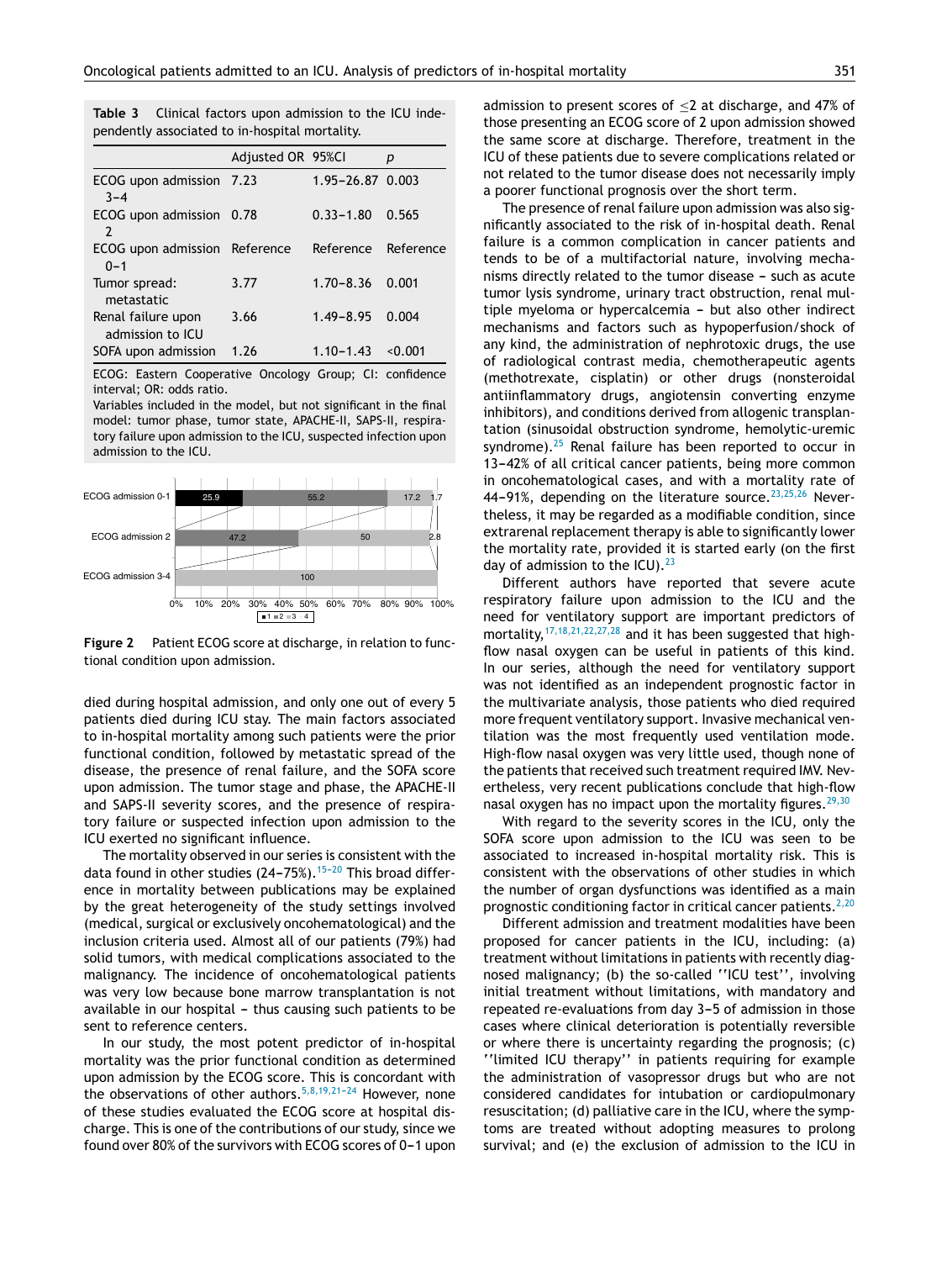<span id="page-6-0"></span>patients who reject invasive treatment or present limited prior function (ECOG score >3) or recurring/progressing disease.[31,32](#page-7-0) Which of these modalities was considered in each case was not documented in our series.

Our study has a number of limitations. Firstly, its retrospective, descriptive observational design does not allow the exclusion of selection bias, since we only considered those patients who were admitted to the ICU. Secondly, the sample size was small, and this limits the reliability of the statistical findings, since the hospital where the study was made is a second level center. On the other hand, the types of patients seen in our hospital may not be representative of those seen in other centers - thereby precluding the generalization of our findings to other settings. Nevertheless, in order to strengthen our results, we developed logistic regression models to allow the identification of factors associated to mortality among the cancer patients admitted to the ICU  $-$  with findings similar to those reported in larger series.

In conclusion, only one-third of all patients with severe cancer requiring admission to the ICU of a second level center died during hospital admission, and over 50% of the survivors showed no dependency at hospital discharge. The tumor stage, APACHE-II and SAPS-II severity scores, and the presence of respiratory failure or suspected infection upon admission to the ICU had no significant impact upon in-hospital mortality among these patients. In this regard, although a prior poor functional condition, metastatic disease and the SOFA score upon admission may worsen the prognosis, this should not be allowed to condition patient admission to the ICU.

## **Authorship/collaborations**

Domingo Díaz-Díaz: study design, data compilation, analysis and interpretation of results, drafting of the manuscript.

Mercedes Vilanova-Martínez: study design, data compilation, analysis and interpretation of results, review and approval of the final manuscript.

Eduardo Palencia-Herrejón: study design, review and approval of the final manuscript.

## **Conflicts of interest**

None.

# **References**

- 1. Instituto Nacional de Estadística (INE). Defunciones según la causa de muerte; 2017. Available at: [www.ine.es/](http://www.ine.es/prensa/edcm_2015.pdf) [prensa/edcm](http://www.ine.es/prensa/edcm_2015.pdf) 2015.pdf [accessed 20.08.17].
- 2. [Azoulay](http://refhub.elsevier.com/S2173-5727(18)30116-4/sbref0170) [E,](http://refhub.elsevier.com/S2173-5727(18)30116-4/sbref0170) [Soares](http://refhub.elsevier.com/S2173-5727(18)30116-4/sbref0170) [M,](http://refhub.elsevier.com/S2173-5727(18)30116-4/sbref0170) [Darmon](http://refhub.elsevier.com/S2173-5727(18)30116-4/sbref0170) [M,](http://refhub.elsevier.com/S2173-5727(18)30116-4/sbref0170) [Benoit](http://refhub.elsevier.com/S2173-5727(18)30116-4/sbref0170) [D,](http://refhub.elsevier.com/S2173-5727(18)30116-4/sbref0170) [Pastores](http://refhub.elsevier.com/S2173-5727(18)30116-4/sbref0170) [S,](http://refhub.elsevier.com/S2173-5727(18)30116-4/sbref0170) [Afessa](http://refhub.elsevier.com/S2173-5727(18)30116-4/sbref0170) [B.](http://refhub.elsevier.com/S2173-5727(18)30116-4/sbref0170) [Intensive](http://refhub.elsevier.com/S2173-5727(18)30116-4/sbref0170) [care](http://refhub.elsevier.com/S2173-5727(18)30116-4/sbref0170) [of](http://refhub.elsevier.com/S2173-5727(18)30116-4/sbref0170) [the](http://refhub.elsevier.com/S2173-5727(18)30116-4/sbref0170) [cancer](http://refhub.elsevier.com/S2173-5727(18)30116-4/sbref0170) [patient:](http://refhub.elsevier.com/S2173-5727(18)30116-4/sbref0170) [recent](http://refhub.elsevier.com/S2173-5727(18)30116-4/sbref0170) [achievements](http://refhub.elsevier.com/S2173-5727(18)30116-4/sbref0170) [and](http://refhub.elsevier.com/S2173-5727(18)30116-4/sbref0170) [remaining](http://refhub.elsevier.com/S2173-5727(18)30116-4/sbref0170) [challenges.](http://refhub.elsevier.com/S2173-5727(18)30116-4/sbref0170) [Ann](http://refhub.elsevier.com/S2173-5727(18)30116-4/sbref0170) [Intensive](http://refhub.elsevier.com/S2173-5727(18)30116-4/sbref0170) [Care.](http://refhub.elsevier.com/S2173-5727(18)30116-4/sbref0170) [2011;1:5.](http://refhub.elsevier.com/S2173-5727(18)30116-4/sbref0170)
- 3. [Schellongowski](http://refhub.elsevier.com/S2173-5727(18)30116-4/sbref0175) [P,](http://refhub.elsevier.com/S2173-5727(18)30116-4/sbref0175) [Sperr](http://refhub.elsevier.com/S2173-5727(18)30116-4/sbref0175) [WR,](http://refhub.elsevier.com/S2173-5727(18)30116-4/sbref0175) [Wohlfarth](http://refhub.elsevier.com/S2173-5727(18)30116-4/sbref0175) [P,](http://refhub.elsevier.com/S2173-5727(18)30116-4/sbref0175) [Knoebl](http://refhub.elsevier.com/S2173-5727(18)30116-4/sbref0175) [P,](http://refhub.elsevier.com/S2173-5727(18)30116-4/sbref0175) [Rabitsch](http://refhub.elsevier.com/S2173-5727(18)30116-4/sbref0175) [W,](http://refhub.elsevier.com/S2173-5727(18)30116-4/sbref0175) [Watzke](http://refhub.elsevier.com/S2173-5727(18)30116-4/sbref0175) [HH,](http://refhub.elsevier.com/S2173-5727(18)30116-4/sbref0175) [et](http://refhub.elsevier.com/S2173-5727(18)30116-4/sbref0175) [al.](http://refhub.elsevier.com/S2173-5727(18)30116-4/sbref0175) [Critically](http://refhub.elsevier.com/S2173-5727(18)30116-4/sbref0175) [ill](http://refhub.elsevier.com/S2173-5727(18)30116-4/sbref0175) [patients](http://refhub.elsevier.com/S2173-5727(18)30116-4/sbref0175) [with](http://refhub.elsevier.com/S2173-5727(18)30116-4/sbref0175) [cancer:](http://refhub.elsevier.com/S2173-5727(18)30116-4/sbref0175) [chances](http://refhub.elsevier.com/S2173-5727(18)30116-4/sbref0175) [and](http://refhub.elsevier.com/S2173-5727(18)30116-4/sbref0175) [limitations](http://refhub.elsevier.com/S2173-5727(18)30116-4/sbref0175) [of](http://refhub.elsevier.com/S2173-5727(18)30116-4/sbref0175) [intensive](http://refhub.elsevier.com/S2173-5727(18)30116-4/sbref0175) [care](http://refhub.elsevier.com/S2173-5727(18)30116-4/sbref0175) [medicine.](http://refhub.elsevier.com/S2173-5727(18)30116-4/sbref0175) [A](http://refhub.elsevier.com/S2173-5727(18)30116-4/sbref0175) [narrative](http://refhub.elsevier.com/S2173-5727(18)30116-4/sbref0175) [review.](http://refhub.elsevier.com/S2173-5727(18)30116-4/sbref0175) [ESMO](http://refhub.elsevier.com/S2173-5727(18)30116-4/sbref0175) [Open.](http://refhub.elsevier.com/S2173-5727(18)30116-4/sbref0175) [2016;1:e000018.](http://refhub.elsevier.com/S2173-5727(18)30116-4/sbref0175)
- 4. [Seller](http://refhub.elsevier.com/S2173-5727(18)30116-4/sbref0180) [G,](http://refhub.elsevier.com/S2173-5727(18)30116-4/sbref0180) [Herrera](http://refhub.elsevier.com/S2173-5727(18)30116-4/sbref0180) [M,](http://refhub.elsevier.com/S2173-5727(18)30116-4/sbref0180) Muñoz [A,](http://refhub.elsevier.com/S2173-5727(18)30116-4/sbref0180) [Aragonés](http://refhub.elsevier.com/S2173-5727(18)30116-4/sbref0180) [R,](http://refhub.elsevier.com/S2173-5727(18)30116-4/sbref0180) [Delgado](http://refhub.elsevier.com/S2173-5727(18)30116-4/sbref0180) [M.](http://refhub.elsevier.com/S2173-5727(18)30116-4/sbref0180) [Pacientes](http://refhub.elsevier.com/S2173-5727(18)30116-4/sbref0180) [hematológicos](http://refhub.elsevier.com/S2173-5727(18)30116-4/sbref0180) [admitidos](http://refhub.elsevier.com/S2173-5727(18)30116-4/sbref0180) [en](http://refhub.elsevier.com/S2173-5727(18)30116-4/sbref0180) [cuidados](http://refhub.elsevier.com/S2173-5727(18)30116-4/sbref0180) [intensivos:](http://refhub.elsevier.com/S2173-5727(18)30116-4/sbref0180) [análisis](http://refhub.elsevier.com/S2173-5727(18)30116-4/sbref0180) [de](http://refhub.elsevier.com/S2173-5727(18)30116-4/sbref0180) [supervivencia.](http://refhub.elsevier.com/S2173-5727(18)30116-4/sbref0180) [Med](http://refhub.elsevier.com/S2173-5727(18)30116-4/sbref0180) [Intensiva.](http://refhub.elsevier.com/S2173-5727(18)30116-4/sbref0180) 2001;25:145-51.
- 5. [González-Pérez](http://refhub.elsevier.com/S2173-5727(18)30116-4/sbref0185) [L,](http://refhub.elsevier.com/S2173-5727(18)30116-4/sbref0185) [Monedero](http://refhub.elsevier.com/S2173-5727(18)30116-4/sbref0185) [P,](http://refhub.elsevier.com/S2173-5727(18)30116-4/sbref0185) [de](http://refhub.elsevier.com/S2173-5727(18)30116-4/sbref0185) [Irala](http://refhub.elsevier.com/S2173-5727(18)30116-4/sbref0185) [J,](http://refhub.elsevier.com/S2173-5727(18)30116-4/sbref0185) [Kadri](http://refhub.elsevier.com/S2173-5727(18)30116-4/sbref0185) [C,](http://refhub.elsevier.com/S2173-5727(18)30116-4/sbref0185) [Lushchenkov](http://refhub.elsevier.com/S2173-5727(18)30116-4/sbref0185) [D.](http://refhub.elsevier.com/S2173-5727(18)30116-4/sbref0185) [Pronóstico](http://refhub.elsevier.com/S2173-5727(18)30116-4/sbref0185) [de](http://refhub.elsevier.com/S2173-5727(18)30116-4/sbref0185) [los](http://refhub.elsevier.com/S2173-5727(18)30116-4/sbref0185) [pacientes](http://refhub.elsevier.com/S2173-5727(18)30116-4/sbref0185) [oncológicos](http://refhub.elsevier.com/S2173-5727(18)30116-4/sbref0185) [médicos](http://refhub.elsevier.com/S2173-5727(18)30116-4/sbref0185) [ingresados](http://refhub.elsevier.com/S2173-5727(18)30116-4/sbref0185) [en](http://refhub.elsevier.com/S2173-5727(18)30116-4/sbref0185) [Reanimación.](http://refhub.elsevier.com/S2173-5727(18)30116-4/sbref0185) [Rev](http://refhub.elsevier.com/S2173-5727(18)30116-4/sbref0185) [Esp](http://refhub.elsevier.com/S2173-5727(18)30116-4/sbref0185) [Anestesiol](http://refhub.elsevier.com/S2173-5727(18)30116-4/sbref0185) [Reanim.](http://refhub.elsevier.com/S2173-5727(18)30116-4/sbref0185) 2007:54:405-13.
- 6. [Rigaud](http://refhub.elsevier.com/S2173-5727(18)30116-4/sbref0190) [J-P,](http://refhub.elsevier.com/S2173-5727(18)30116-4/sbref0190) [Large](http://refhub.elsevier.com/S2173-5727(18)30116-4/sbref0190) [A,](http://refhub.elsevier.com/S2173-5727(18)30116-4/sbref0190) [Meunier-Beillard](http://refhub.elsevier.com/S2173-5727(18)30116-4/sbref0190) [N,](http://refhub.elsevier.com/S2173-5727(18)30116-4/sbref0190) [Gélinotte](http://refhub.elsevier.com/S2173-5727(18)30116-4/sbref0190) [S,](http://refhub.elsevier.com/S2173-5727(18)30116-4/sbref0190) [Declercq](http://refhub.elsevier.com/S2173-5727(18)30116-4/sbref0190) [P-L,](http://refhub.elsevier.com/S2173-5727(18)30116-4/sbref0190) [Ecarnot](http://refhub.elsevier.com/S2173-5727(18)30116-4/sbref0190) [F,](http://refhub.elsevier.com/S2173-5727(18)30116-4/sbref0190) [et](http://refhub.elsevier.com/S2173-5727(18)30116-4/sbref0190) [al.](http://refhub.elsevier.com/S2173-5727(18)30116-4/sbref0190) [What](http://refhub.elsevier.com/S2173-5727(18)30116-4/sbref0190) [are](http://refhub.elsevier.com/S2173-5727(18)30116-4/sbref0190) [the](http://refhub.elsevier.com/S2173-5727(18)30116-4/sbref0190) [ethical](http://refhub.elsevier.com/S2173-5727(18)30116-4/sbref0190) [aspects](http://refhub.elsevier.com/S2173-5727(18)30116-4/sbref0190) [surrounding](http://refhub.elsevier.com/S2173-5727(18)30116-4/sbref0190) [intensive](http://refhub.elsevier.com/S2173-5727(18)30116-4/sbref0190) [care](http://refhub.elsevier.com/S2173-5727(18)30116-4/sbref0190) [unit](http://refhub.elsevier.com/S2173-5727(18)30116-4/sbref0190) [admission](http://refhub.elsevier.com/S2173-5727(18)30116-4/sbref0190) [in](http://refhub.elsevier.com/S2173-5727(18)30116-4/sbref0190) [patients](http://refhub.elsevier.com/S2173-5727(18)30116-4/sbref0190) [with](http://refhub.elsevier.com/S2173-5727(18)30116-4/sbref0190) [cancer?](http://refhub.elsevier.com/S2173-5727(18)30116-4/sbref0190) [Ann](http://refhub.elsevier.com/S2173-5727(18)30116-4/sbref0190) [Transl](http://refhub.elsevier.com/S2173-5727(18)30116-4/sbref0190) [Med.](http://refhub.elsevier.com/S2173-5727(18)30116-4/sbref0190) [2017;5:S42.](http://refhub.elsevier.com/S2173-5727(18)30116-4/sbref0190)
- 7. [Oken](http://refhub.elsevier.com/S2173-5727(18)30116-4/sbref0195) [M,](http://refhub.elsevier.com/S2173-5727(18)30116-4/sbref0195) [Creech](http://refhub.elsevier.com/S2173-5727(18)30116-4/sbref0195) [R,](http://refhub.elsevier.com/S2173-5727(18)30116-4/sbref0195) [Tormey](http://refhub.elsevier.com/S2173-5727(18)30116-4/sbref0195) [DC,](http://refhub.elsevier.com/S2173-5727(18)30116-4/sbref0195) [Horton](http://refhub.elsevier.com/S2173-5727(18)30116-4/sbref0195) [J,](http://refhub.elsevier.com/S2173-5727(18)30116-4/sbref0195) [Davis](http://refhub.elsevier.com/S2173-5727(18)30116-4/sbref0195) [TE,](http://refhub.elsevier.com/S2173-5727(18)30116-4/sbref0195) [McFadden](http://refhub.elsevier.com/S2173-5727(18)30116-4/sbref0195) [E,](http://refhub.elsevier.com/S2173-5727(18)30116-4/sbref0195) [et](http://refhub.elsevier.com/S2173-5727(18)30116-4/sbref0195) [al.](http://refhub.elsevier.com/S2173-5727(18)30116-4/sbref0195) [Toxicity](http://refhub.elsevier.com/S2173-5727(18)30116-4/sbref0195) [and](http://refhub.elsevier.com/S2173-5727(18)30116-4/sbref0195) [response](http://refhub.elsevier.com/S2173-5727(18)30116-4/sbref0195) [criteria](http://refhub.elsevier.com/S2173-5727(18)30116-4/sbref0195) [of](http://refhub.elsevier.com/S2173-5727(18)30116-4/sbref0195) [the](http://refhub.elsevier.com/S2173-5727(18)30116-4/sbref0195) [Eastern](http://refhub.elsevier.com/S2173-5727(18)30116-4/sbref0195) [Cooperative](http://refhub.elsevier.com/S2173-5727(18)30116-4/sbref0195) [Oncology](http://refhub.elsevier.com/S2173-5727(18)30116-4/sbref0195) [Group.](http://refhub.elsevier.com/S2173-5727(18)30116-4/sbref0195) [Am](http://refhub.elsevier.com/S2173-5727(18)30116-4/sbref0195) [J](http://refhub.elsevier.com/S2173-5727(18)30116-4/sbref0195) [Clin](http://refhub.elsevier.com/S2173-5727(18)30116-4/sbref0195) [Oncol.](http://refhub.elsevier.com/S2173-5727(18)30116-4/sbref0195) 1982;5:649-55.
- 8. [Zampieri](http://refhub.elsevier.com/S2173-5727(18)30116-4/sbref0200) [FG,](http://refhub.elsevier.com/S2173-5727(18)30116-4/sbref0200) [Bozza](http://refhub.elsevier.com/S2173-5727(18)30116-4/sbref0200) [FA,](http://refhub.elsevier.com/S2173-5727(18)30116-4/sbref0200) [Moralez](http://refhub.elsevier.com/S2173-5727(18)30116-4/sbref0200) [GM,](http://refhub.elsevier.com/S2173-5727(18)30116-4/sbref0200) [Mazza](http://refhub.elsevier.com/S2173-5727(18)30116-4/sbref0200) [DD,](http://refhub.elsevier.com/S2173-5727(18)30116-4/sbref0200) [Scotti](http://refhub.elsevier.com/S2173-5727(18)30116-4/sbref0200) [AV,](http://refhub.elsevier.com/S2173-5727(18)30116-4/sbref0200) [Santino](http://refhub.elsevier.com/S2173-5727(18)30116-4/sbref0200) [MS,](http://refhub.elsevier.com/S2173-5727(18)30116-4/sbref0200) [et](http://refhub.elsevier.com/S2173-5727(18)30116-4/sbref0200) [al.](http://refhub.elsevier.com/S2173-5727(18)30116-4/sbref0200) [The](http://refhub.elsevier.com/S2173-5727(18)30116-4/sbref0200) [effects](http://refhub.elsevier.com/S2173-5727(18)30116-4/sbref0200) [of](http://refhub.elsevier.com/S2173-5727(18)30116-4/sbref0200) [performance](http://refhub.elsevier.com/S2173-5727(18)30116-4/sbref0200) [status](http://refhub.elsevier.com/S2173-5727(18)30116-4/sbref0200) [one](http://refhub.elsevier.com/S2173-5727(18)30116-4/sbref0200) [week](http://refhub.elsevier.com/S2173-5727(18)30116-4/sbref0200) [before](http://refhub.elsevier.com/S2173-5727(18)30116-4/sbref0200) [hospital](http://refhub.elsevier.com/S2173-5727(18)30116-4/sbref0200) [admission](http://refhub.elsevier.com/S2173-5727(18)30116-4/sbref0200) [on](http://refhub.elsevier.com/S2173-5727(18)30116-4/sbref0200) [the](http://refhub.elsevier.com/S2173-5727(18)30116-4/sbref0200) [outcomes](http://refhub.elsevier.com/S2173-5727(18)30116-4/sbref0200) [of](http://refhub.elsevier.com/S2173-5727(18)30116-4/sbref0200) [critically](http://refhub.elsevier.com/S2173-5727(18)30116-4/sbref0200) [ill](http://refhub.elsevier.com/S2173-5727(18)30116-4/sbref0200) [patients.](http://refhub.elsevier.com/S2173-5727(18)30116-4/sbref0200) [Intensive](http://refhub.elsevier.com/S2173-5727(18)30116-4/sbref0200) [Care](http://refhub.elsevier.com/S2173-5727(18)30116-4/sbref0200) [Med.](http://refhub.elsevier.com/S2173-5727(18)30116-4/sbref0200) [2017;43:39](http://refhub.elsevier.com/S2173-5727(18)30116-4/sbref0200)-[47.](http://refhub.elsevier.com/S2173-5727(18)30116-4/sbref0200)
- 9. [Levy](http://refhub.elsevier.com/S2173-5727(18)30116-4/sbref0205) [MM,](http://refhub.elsevier.com/S2173-5727(18)30116-4/sbref0205) [Fink](http://refhub.elsevier.com/S2173-5727(18)30116-4/sbref0205) [MP,](http://refhub.elsevier.com/S2173-5727(18)30116-4/sbref0205) [Marshall](http://refhub.elsevier.com/S2173-5727(18)30116-4/sbref0205) [JC,](http://refhub.elsevier.com/S2173-5727(18)30116-4/sbref0205) [Abraham](http://refhub.elsevier.com/S2173-5727(18)30116-4/sbref0205) [E,](http://refhub.elsevier.com/S2173-5727(18)30116-4/sbref0205) [Angus](http://refhub.elsevier.com/S2173-5727(18)30116-4/sbref0205) [D,](http://refhub.elsevier.com/S2173-5727(18)30116-4/sbref0205) [Cook](http://refhub.elsevier.com/S2173-5727(18)30116-4/sbref0205) [D,](http://refhub.elsevier.com/S2173-5727(18)30116-4/sbref0205) [et](http://refhub.elsevier.com/S2173-5727(18)30116-4/sbref0205) [al.](http://refhub.elsevier.com/S2173-5727(18)30116-4/sbref0205) [2001](http://refhub.elsevier.com/S2173-5727(18)30116-4/sbref0205) [SCCM/ESICM/ACCP/ATS/SIS](http://refhub.elsevier.com/S2173-5727(18)30116-4/sbref0205) [International](http://refhub.elsevier.com/S2173-5727(18)30116-4/sbref0205) [Sepsis](http://refhub.elsevier.com/S2173-5727(18)30116-4/sbref0205) [Def](http://refhub.elsevier.com/S2173-5727(18)30116-4/sbref0205)[initions](http://refhub.elsevier.com/S2173-5727(18)30116-4/sbref0205) [Conference.](http://refhub.elsevier.com/S2173-5727(18)30116-4/sbref0205) [Crit](http://refhub.elsevier.com/S2173-5727(18)30116-4/sbref0205) [Care](http://refhub.elsevier.com/S2173-5727(18)30116-4/sbref0205) [Med.](http://refhub.elsevier.com/S2173-5727(18)30116-4/sbref0205) 2003:31:1250-[6.](http://refhub.elsevier.com/S2173-5727(18)30116-4/sbref0205)
- 10. [Khwaja](http://refhub.elsevier.com/S2173-5727(18)30116-4/sbref0210) [A.](http://refhub.elsevier.com/S2173-5727(18)30116-4/sbref0210) [KDIGO](http://refhub.elsevier.com/S2173-5727(18)30116-4/sbref0210) [clinical](http://refhub.elsevier.com/S2173-5727(18)30116-4/sbref0210) [practice](http://refhub.elsevier.com/S2173-5727(18)30116-4/sbref0210) [guidelines](http://refhub.elsevier.com/S2173-5727(18)30116-4/sbref0210) [for](http://refhub.elsevier.com/S2173-5727(18)30116-4/sbref0210) [acute](http://refhub.elsevier.com/S2173-5727(18)30116-4/sbref0210) [kidney](http://refhub.elsevier.com/S2173-5727(18)30116-4/sbref0210) [injury.](http://refhub.elsevier.com/S2173-5727(18)30116-4/sbref0210) [Nephron](http://refhub.elsevier.com/S2173-5727(18)30116-4/sbref0210) [Clin](http://refhub.elsevier.com/S2173-5727(18)30116-4/sbref0210) [Pract.](http://refhub.elsevier.com/S2173-5727(18)30116-4/sbref0210) [2012;120:179](http://refhub.elsevier.com/S2173-5727(18)30116-4/sbref0210)-[84.](http://refhub.elsevier.com/S2173-5727(18)30116-4/sbref0210)
- 11. [La](http://refhub.elsevier.com/S2173-5727(18)30116-4/sbref0215) [Gall](http://refhub.elsevier.com/S2173-5727(18)30116-4/sbref0215) [J-R,](http://refhub.elsevier.com/S2173-5727(18)30116-4/sbref0215) [Lemeshow](http://refhub.elsevier.com/S2173-5727(18)30116-4/sbref0215) [S,](http://refhub.elsevier.com/S2173-5727(18)30116-4/sbref0215) [Fabienne](http://refhub.elsevier.com/S2173-5727(18)30116-4/sbref0215) [S.](http://refhub.elsevier.com/S2173-5727(18)30116-4/sbref0215) [A](http://refhub.elsevier.com/S2173-5727(18)30116-4/sbref0215) [new](http://refhub.elsevier.com/S2173-5727(18)30116-4/sbref0215) [simplified](http://refhub.elsevier.com/S2173-5727(18)30116-4/sbref0215) [acute](http://refhub.elsevier.com/S2173-5727(18)30116-4/sbref0215) [physiology](http://refhub.elsevier.com/S2173-5727(18)30116-4/sbref0215) [score](http://refhub.elsevier.com/S2173-5727(18)30116-4/sbref0215) [\(SAPS](http://refhub.elsevier.com/S2173-5727(18)30116-4/sbref0215) [II\)](http://refhub.elsevier.com/S2173-5727(18)30116-4/sbref0215) [based](http://refhub.elsevier.com/S2173-5727(18)30116-4/sbref0215) [on](http://refhub.elsevier.com/S2173-5727(18)30116-4/sbref0215) [a](http://refhub.elsevier.com/S2173-5727(18)30116-4/sbref0215) [European/North](http://refhub.elsevier.com/S2173-5727(18)30116-4/sbref0215) [American](http://refhub.elsevier.com/S2173-5727(18)30116-4/sbref0215) [multicenter](http://refhub.elsevier.com/S2173-5727(18)30116-4/sbref0215) [study.](http://refhub.elsevier.com/S2173-5727(18)30116-4/sbref0215) [JAMA.](http://refhub.elsevier.com/S2173-5727(18)30116-4/sbref0215) 1993;270:2957-63.
- 12. [Knaus](http://refhub.elsevier.com/S2173-5727(18)30116-4/sbref0220) [W,](http://refhub.elsevier.com/S2173-5727(18)30116-4/sbref0220) [Draper](http://refhub.elsevier.com/S2173-5727(18)30116-4/sbref0220) [E,](http://refhub.elsevier.com/S2173-5727(18)30116-4/sbref0220) [Wagner](http://refhub.elsevier.com/S2173-5727(18)30116-4/sbref0220) [D,](http://refhub.elsevier.com/S2173-5727(18)30116-4/sbref0220) [Zimmerman](http://refhub.elsevier.com/S2173-5727(18)30116-4/sbref0220) [J.](http://refhub.elsevier.com/S2173-5727(18)30116-4/sbref0220) [APACHE](http://refhub.elsevier.com/S2173-5727(18)30116-4/sbref0220) [II:](http://refhub.elsevier.com/S2173-5727(18)30116-4/sbref0220) [a](http://refhub.elsevier.com/S2173-5727(18)30116-4/sbref0220) [severity](http://refhub.elsevier.com/S2173-5727(18)30116-4/sbref0220) [of](http://refhub.elsevier.com/S2173-5727(18)30116-4/sbref0220) [disease](http://refhub.elsevier.com/S2173-5727(18)30116-4/sbref0220) [classification](http://refhub.elsevier.com/S2173-5727(18)30116-4/sbref0220) [system.](http://refhub.elsevier.com/S2173-5727(18)30116-4/sbref0220) [Crit](http://refhub.elsevier.com/S2173-5727(18)30116-4/sbref0220) [Care](http://refhub.elsevier.com/S2173-5727(18)30116-4/sbref0220) [Med.](http://refhub.elsevier.com/S2173-5727(18)30116-4/sbref0220) 1985:13:818-29.
- 13. [Vincent](http://refhub.elsevier.com/S2173-5727(18)30116-4/sbref0225) [J,](http://refhub.elsevier.com/S2173-5727(18)30116-4/sbref0225) [Bern](http://refhub.elsevier.com/S2173-5727(18)30116-4/sbref0225) [U,](http://refhub.elsevier.com/S2173-5727(18)30116-4/sbref0225) [Suter](http://refhub.elsevier.com/S2173-5727(18)30116-4/sbref0225) [PM.](http://refhub.elsevier.com/S2173-5727(18)30116-4/sbref0225) [The](http://refhub.elsevier.com/S2173-5727(18)30116-4/sbref0225) [SOFA](http://refhub.elsevier.com/S2173-5727(18)30116-4/sbref0225) [\(sepsis-related](http://refhub.elsevier.com/S2173-5727(18)30116-4/sbref0225) [organ](http://refhub.elsevier.com/S2173-5727(18)30116-4/sbref0225) [failure](http://refhub.elsevier.com/S2173-5727(18)30116-4/sbref0225) [assessment\)](http://refhub.elsevier.com/S2173-5727(18)30116-4/sbref0225) [score](http://refhub.elsevier.com/S2173-5727(18)30116-4/sbref0225) [to](http://refhub.elsevier.com/S2173-5727(18)30116-4/sbref0225) [describe](http://refhub.elsevier.com/S2173-5727(18)30116-4/sbref0225) [organ](http://refhub.elsevier.com/S2173-5727(18)30116-4/sbref0225) [dysfunction/failure.](http://refhub.elsevier.com/S2173-5727(18)30116-4/sbref0225) [Intensive](http://refhub.elsevier.com/S2173-5727(18)30116-4/sbref0225) [Care](http://refhub.elsevier.com/S2173-5727(18)30116-4/sbref0225) [Med.](http://refhub.elsevier.com/S2173-5727(18)30116-4/sbref0225) 1996;22:707-10.
- 14. [Bellomo](http://refhub.elsevier.com/S2173-5727(18)30116-4/sbref0230) [R,](http://refhub.elsevier.com/S2173-5727(18)30116-4/sbref0230) [Ronco](http://refhub.elsevier.com/S2173-5727(18)30116-4/sbref0230) [C,](http://refhub.elsevier.com/S2173-5727(18)30116-4/sbref0230) [Kellum](http://refhub.elsevier.com/S2173-5727(18)30116-4/sbref0230) [JA,](http://refhub.elsevier.com/S2173-5727(18)30116-4/sbref0230) [Mehta](http://refhub.elsevier.com/S2173-5727(18)30116-4/sbref0230) [RL,](http://refhub.elsevier.com/S2173-5727(18)30116-4/sbref0230) [Palevsky](http://refhub.elsevier.com/S2173-5727(18)30116-4/sbref0230) [P.](http://refhub.elsevier.com/S2173-5727(18)30116-4/sbref0230) [Acute](http://refhub.elsevier.com/S2173-5727(18)30116-4/sbref0230) [renal](http://refhub.elsevier.com/S2173-5727(18)30116-4/sbref0230) [failure](http://refhub.elsevier.com/S2173-5727(18)30116-4/sbref0230) - [definition,](http://refhub.elsevier.com/S2173-5727(18)30116-4/sbref0230) [outcome](http://refhub.elsevier.com/S2173-5727(18)30116-4/sbref0230) [measures,](http://refhub.elsevier.com/S2173-5727(18)30116-4/sbref0230) [animal](http://refhub.elsevier.com/S2173-5727(18)30116-4/sbref0230) [models,](http://refhub.elsevier.com/S2173-5727(18)30116-4/sbref0230) [fluid](http://refhub.elsevier.com/S2173-5727(18)30116-4/sbref0230) [therapy](http://refhub.elsevier.com/S2173-5727(18)30116-4/sbref0230) [and](http://refhub.elsevier.com/S2173-5727(18)30116-4/sbref0230) [information](http://refhub.elsevier.com/S2173-5727(18)30116-4/sbref0230) [technology](http://refhub.elsevier.com/S2173-5727(18)30116-4/sbref0230) [needs:](http://refhub.elsevier.com/S2173-5727(18)30116-4/sbref0230) [the](http://refhub.elsevier.com/S2173-5727(18)30116-4/sbref0230) [Second](http://refhub.elsevier.com/S2173-5727(18)30116-4/sbref0230) [International](http://refhub.elsevier.com/S2173-5727(18)30116-4/sbref0230) [Consensus](http://refhub.elsevier.com/S2173-5727(18)30116-4/sbref0230) [Conference](http://refhub.elsevier.com/S2173-5727(18)30116-4/sbref0230) [of](http://refhub.elsevier.com/S2173-5727(18)30116-4/sbref0230) [the](http://refhub.elsevier.com/S2173-5727(18)30116-4/sbref0230) [Acute](http://refhub.elsevier.com/S2173-5727(18)30116-4/sbref0230) [Dialysis](http://refhub.elsevier.com/S2173-5727(18)30116-4/sbref0230) [Qual](http://refhub.elsevier.com/S2173-5727(18)30116-4/sbref0230)[ity](http://refhub.elsevier.com/S2173-5727(18)30116-4/sbref0230) [Initiative](http://refhub.elsevier.com/S2173-5727(18)30116-4/sbref0230) [\(ADQI\)](http://refhub.elsevier.com/S2173-5727(18)30116-4/sbref0230) [Group.](http://refhub.elsevier.com/S2173-5727(18)30116-4/sbref0230) [Crit](http://refhub.elsevier.com/S2173-5727(18)30116-4/sbref0230) [Care.](http://refhub.elsevier.com/S2173-5727(18)30116-4/sbref0230) 2004;8:R204-12.
- 15. [Soares](http://refhub.elsevier.com/S2173-5727(18)30116-4/sbref0235) [M,](http://refhub.elsevier.com/S2173-5727(18)30116-4/sbref0235) [Toffart](http://refhub.elsevier.com/S2173-5727(18)30116-4/sbref0235) [AC,](http://refhub.elsevier.com/S2173-5727(18)30116-4/sbref0235) [Timsit](http://refhub.elsevier.com/S2173-5727(18)30116-4/sbref0235) [JF,](http://refhub.elsevier.com/S2173-5727(18)30116-4/sbref0235) [Burghi](http://refhub.elsevier.com/S2173-5727(18)30116-4/sbref0235) [G,](http://refhub.elsevier.com/S2173-5727(18)30116-4/sbref0235) [Irrazábal](http://refhub.elsevier.com/S2173-5727(18)30116-4/sbref0235) [C,](http://refhub.elsevier.com/S2173-5727(18)30116-4/sbref0235) [Patti](http://refhub.elsevier.com/S2173-5727(18)30116-4/sbref0235)[son](http://refhub.elsevier.com/S2173-5727(18)30116-4/sbref0235) [N,](http://refhub.elsevier.com/S2173-5727(18)30116-4/sbref0235) [et](http://refhub.elsevier.com/S2173-5727(18)30116-4/sbref0235) [al.](http://refhub.elsevier.com/S2173-5727(18)30116-4/sbref0235) [Intensive](http://refhub.elsevier.com/S2173-5727(18)30116-4/sbref0235) [care](http://refhub.elsevier.com/S2173-5727(18)30116-4/sbref0235) [in](http://refhub.elsevier.com/S2173-5727(18)30116-4/sbref0235) [patients](http://refhub.elsevier.com/S2173-5727(18)30116-4/sbref0235) [with](http://refhub.elsevier.com/S2173-5727(18)30116-4/sbref0235) [lung](http://refhub.elsevier.com/S2173-5727(18)30116-4/sbref0235) [cancer:](http://refhub.elsevier.com/S2173-5727(18)30116-4/sbref0235) [a](http://refhub.elsevier.com/S2173-5727(18)30116-4/sbref0235) [multinational](http://refhub.elsevier.com/S2173-5727(18)30116-4/sbref0235) [study.](http://refhub.elsevier.com/S2173-5727(18)30116-4/sbref0235) [Ann](http://refhub.elsevier.com/S2173-5727(18)30116-4/sbref0235) [Oncol.](http://refhub.elsevier.com/S2173-5727(18)30116-4/sbref0235) 2014;25:1829-35.
- 16. [Soares](http://refhub.elsevier.com/S2173-5727(18)30116-4/sbref0240) [M,](http://refhub.elsevier.com/S2173-5727(18)30116-4/sbref0240) [Caruso](http://refhub.elsevier.com/S2173-5727(18)30116-4/sbref0240) [P,](http://refhub.elsevier.com/S2173-5727(18)30116-4/sbref0240) [Silva](http://refhub.elsevier.com/S2173-5727(18)30116-4/sbref0240) [E,](http://refhub.elsevier.com/S2173-5727(18)30116-4/sbref0240) [Teles](http://refhub.elsevier.com/S2173-5727(18)30116-4/sbref0240) [JM,](http://refhub.elsevier.com/S2173-5727(18)30116-4/sbref0240) [Lobo](http://refhub.elsevier.com/S2173-5727(18)30116-4/sbref0240) [SMA,](http://refhub.elsevier.com/S2173-5727(18)30116-4/sbref0240) [Friedman](http://refhub.elsevier.com/S2173-5727(18)30116-4/sbref0240) [G,](http://refhub.elsevier.com/S2173-5727(18)30116-4/sbref0240) [et](http://refhub.elsevier.com/S2173-5727(18)30116-4/sbref0240) [al.](http://refhub.elsevier.com/S2173-5727(18)30116-4/sbref0240) [Characteristics](http://refhub.elsevier.com/S2173-5727(18)30116-4/sbref0240) [and](http://refhub.elsevier.com/S2173-5727(18)30116-4/sbref0240) [outcomes](http://refhub.elsevier.com/S2173-5727(18)30116-4/sbref0240) [of](http://refhub.elsevier.com/S2173-5727(18)30116-4/sbref0240) [patients](http://refhub.elsevier.com/S2173-5727(18)30116-4/sbref0240) [with](http://refhub.elsevier.com/S2173-5727(18)30116-4/sbref0240) [cancer](http://refhub.elsevier.com/S2173-5727(18)30116-4/sbref0240) [requiring](http://refhub.elsevier.com/S2173-5727(18)30116-4/sbref0240) [admission](http://refhub.elsevier.com/S2173-5727(18)30116-4/sbref0240) [to](http://refhub.elsevier.com/S2173-5727(18)30116-4/sbref0240) [intensive](http://refhub.elsevier.com/S2173-5727(18)30116-4/sbref0240) [care](http://refhub.elsevier.com/S2173-5727(18)30116-4/sbref0240) [units:](http://refhub.elsevier.com/S2173-5727(18)30116-4/sbref0240) [a](http://refhub.elsevier.com/S2173-5727(18)30116-4/sbref0240) [prospective](http://refhub.elsevier.com/S2173-5727(18)30116-4/sbref0240) [mul](http://refhub.elsevier.com/S2173-5727(18)30116-4/sbref0240)[ticenter](http://refhub.elsevier.com/S2173-5727(18)30116-4/sbref0240) [study.](http://refhub.elsevier.com/S2173-5727(18)30116-4/sbref0240) [Crit](http://refhub.elsevier.com/S2173-5727(18)30116-4/sbref0240) [Care](http://refhub.elsevier.com/S2173-5727(18)30116-4/sbref0240) [Med.](http://refhub.elsevier.com/S2173-5727(18)30116-4/sbref0240) [2010;38:9](http://refhub.elsevier.com/S2173-5727(18)30116-4/sbref0240)-[15.](http://refhub.elsevier.com/S2173-5727(18)30116-4/sbref0240)
- 17. [Azoulay](http://refhub.elsevier.com/S2173-5727(18)30116-4/sbref0245) [E,](http://refhub.elsevier.com/S2173-5727(18)30116-4/sbref0245) [Alberti](http://refhub.elsevier.com/S2173-5727(18)30116-4/sbref0245) [C,](http://refhub.elsevier.com/S2173-5727(18)30116-4/sbref0245) [Bornstain](http://refhub.elsevier.com/S2173-5727(18)30116-4/sbref0245) [C,](http://refhub.elsevier.com/S2173-5727(18)30116-4/sbref0245) [Leleu](http://refhub.elsevier.com/S2173-5727(18)30116-4/sbref0245) [G,](http://refhub.elsevier.com/S2173-5727(18)30116-4/sbref0245) [Moreau](http://refhub.elsevier.com/S2173-5727(18)30116-4/sbref0245) [D,](http://refhub.elsevier.com/S2173-5727(18)30116-4/sbref0245) [Recher](http://refhub.elsevier.com/S2173-5727(18)30116-4/sbref0245) [C,](http://refhub.elsevier.com/S2173-5727(18)30116-4/sbref0245) [et](http://refhub.elsevier.com/S2173-5727(18)30116-4/sbref0245) [al.](http://refhub.elsevier.com/S2173-5727(18)30116-4/sbref0245) [Improved](http://refhub.elsevier.com/S2173-5727(18)30116-4/sbref0245) [survival](http://refhub.elsevier.com/S2173-5727(18)30116-4/sbref0245) [in](http://refhub.elsevier.com/S2173-5727(18)30116-4/sbref0245) [cancer](http://refhub.elsevier.com/S2173-5727(18)30116-4/sbref0245) [patients](http://refhub.elsevier.com/S2173-5727(18)30116-4/sbref0245) [requiring](http://refhub.elsevier.com/S2173-5727(18)30116-4/sbref0245) [mechanical](http://refhub.elsevier.com/S2173-5727(18)30116-4/sbref0245) [ventilatory](http://refhub.elsevier.com/S2173-5727(18)30116-4/sbref0245) [support:](http://refhub.elsevier.com/S2173-5727(18)30116-4/sbref0245) [impact](http://refhub.elsevier.com/S2173-5727(18)30116-4/sbref0245) [of](http://refhub.elsevier.com/S2173-5727(18)30116-4/sbref0245) [non](http://refhub.elsevier.com/S2173-5727(18)30116-4/sbref0245) [invasive](http://refhub.elsevier.com/S2173-5727(18)30116-4/sbref0245) [mechanical](http://refhub.elsevier.com/S2173-5727(18)30116-4/sbref0245) [ventila](http://refhub.elsevier.com/S2173-5727(18)30116-4/sbref0245)[tory](http://refhub.elsevier.com/S2173-5727(18)30116-4/sbref0245) [support.](http://refhub.elsevier.com/S2173-5727(18)30116-4/sbref0245) [Crit](http://refhub.elsevier.com/S2173-5727(18)30116-4/sbref0245) [Care](http://refhub.elsevier.com/S2173-5727(18)30116-4/sbref0245) [Med.](http://refhub.elsevier.com/S2173-5727(18)30116-4/sbref0245) [2001;29:519](http://refhub.elsevier.com/S2173-5727(18)30116-4/sbref0245)-[25.](http://refhub.elsevier.com/S2173-5727(18)30116-4/sbref0245)
- 18. [Puxty](http://refhub.elsevier.com/S2173-5727(18)30116-4/sbref0250) [K,](http://refhub.elsevier.com/S2173-5727(18)30116-4/sbref0250) [Mcloone](http://refhub.elsevier.com/S2173-5727(18)30116-4/sbref0250) [P,](http://refhub.elsevier.com/S2173-5727(18)30116-4/sbref0250) [Quasim](http://refhub.elsevier.com/S2173-5727(18)30116-4/sbref0250) [T,](http://refhub.elsevier.com/S2173-5727(18)30116-4/sbref0250) [Sloan](http://refhub.elsevier.com/S2173-5727(18)30116-4/sbref0250) [B,](http://refhub.elsevier.com/S2173-5727(18)30116-4/sbref0250) [Kinsella](http://refhub.elsevier.com/S2173-5727(18)30116-4/sbref0250) [J,](http://refhub.elsevier.com/S2173-5727(18)30116-4/sbref0250) [Morrison](http://refhub.elsevier.com/S2173-5727(18)30116-4/sbref0250) [DS.](http://refhub.elsevier.com/S2173-5727(18)30116-4/sbref0250) [Risk](http://refhub.elsevier.com/S2173-5727(18)30116-4/sbref0250) [of](http://refhub.elsevier.com/S2173-5727(18)30116-4/sbref0250) [critical](http://refhub.elsevier.com/S2173-5727(18)30116-4/sbref0250) [illness](http://refhub.elsevier.com/S2173-5727(18)30116-4/sbref0250) [among](http://refhub.elsevier.com/S2173-5727(18)30116-4/sbref0250) [patients](http://refhub.elsevier.com/S2173-5727(18)30116-4/sbref0250) [with](http://refhub.elsevier.com/S2173-5727(18)30116-4/sbref0250) [solid](http://refhub.elsevier.com/S2173-5727(18)30116-4/sbref0250) [can](http://refhub.elsevier.com/S2173-5727(18)30116-4/sbref0250)[cers.](http://refhub.elsevier.com/S2173-5727(18)30116-4/sbref0250) [A](http://refhub.elsevier.com/S2173-5727(18)30116-4/sbref0250) [population-based](http://refhub.elsevier.com/S2173-5727(18)30116-4/sbref0250) [observational](http://refhub.elsevier.com/S2173-5727(18)30116-4/sbref0250) [study.](http://refhub.elsevier.com/S2173-5727(18)30116-4/sbref0250) [JAMA](http://refhub.elsevier.com/S2173-5727(18)30116-4/sbref0250) [Oncol.](http://refhub.elsevier.com/S2173-5727(18)30116-4/sbref0250) 2015;1:1078-85.
- 19. [Aygencel](http://refhub.elsevier.com/S2173-5727(18)30116-4/sbref0255) [G,](http://refhub.elsevier.com/S2173-5727(18)30116-4/sbref0255) [Turkoglu](http://refhub.elsevier.com/S2173-5727(18)30116-4/sbref0255) [M,](http://refhub.elsevier.com/S2173-5727(18)30116-4/sbref0255) [Turkoz](http://refhub.elsevier.com/S2173-5727(18)30116-4/sbref0255) [Sucak](http://refhub.elsevier.com/S2173-5727(18)30116-4/sbref0255) [G,](http://refhub.elsevier.com/S2173-5727(18)30116-4/sbref0255) [Benekli](http://refhub.elsevier.com/S2173-5727(18)30116-4/sbref0255) [M.](http://refhub.elsevier.com/S2173-5727(18)30116-4/sbref0255) [Prognostic](http://refhub.elsevier.com/S2173-5727(18)30116-4/sbref0255) [factors](http://refhub.elsevier.com/S2173-5727(18)30116-4/sbref0255) [in](http://refhub.elsevier.com/S2173-5727(18)30116-4/sbref0255) [critically](http://refhub.elsevier.com/S2173-5727(18)30116-4/sbref0255) [ill](http://refhub.elsevier.com/S2173-5727(18)30116-4/sbref0255) [cancer](http://refhub.elsevier.com/S2173-5727(18)30116-4/sbref0255) [patients](http://refhub.elsevier.com/S2173-5727(18)30116-4/sbref0255) [admitted](http://refhub.elsevier.com/S2173-5727(18)30116-4/sbref0255) [to](http://refhub.elsevier.com/S2173-5727(18)30116-4/sbref0255) [the](http://refhub.elsevier.com/S2173-5727(18)30116-4/sbref0255) [intensive](http://refhub.elsevier.com/S2173-5727(18)30116-4/sbref0255) [care](http://refhub.elsevier.com/S2173-5727(18)30116-4/sbref0255) [unit.](http://refhub.elsevier.com/S2173-5727(18)30116-4/sbref0255) [J](http://refhub.elsevier.com/S2173-5727(18)30116-4/sbref0255) [Crit](http://refhub.elsevier.com/S2173-5727(18)30116-4/sbref0255) [Care.](http://refhub.elsevier.com/S2173-5727(18)30116-4/sbref0255) 2014;29:618-26.
- 20. [Taccone](http://refhub.elsevier.com/S2173-5727(18)30116-4/sbref0260) [FS,](http://refhub.elsevier.com/S2173-5727(18)30116-4/sbref0260) [Artigas](http://refhub.elsevier.com/S2173-5727(18)30116-4/sbref0260) [AA,](http://refhub.elsevier.com/S2173-5727(18)30116-4/sbref0260) [Sprung](http://refhub.elsevier.com/S2173-5727(18)30116-4/sbref0260) [CL,](http://refhub.elsevier.com/S2173-5727(18)30116-4/sbref0260) [Moreno](http://refhub.elsevier.com/S2173-5727(18)30116-4/sbref0260) [R,](http://refhub.elsevier.com/S2173-5727(18)30116-4/sbref0260) [Sakr](http://refhub.elsevier.com/S2173-5727(18)30116-4/sbref0260) [Y,](http://refhub.elsevier.com/S2173-5727(18)30116-4/sbref0260) [Vincent](http://refhub.elsevier.com/S2173-5727(18)30116-4/sbref0260) [J.](http://refhub.elsevier.com/S2173-5727(18)30116-4/sbref0260) [Characteristics](http://refhub.elsevier.com/S2173-5727(18)30116-4/sbref0260) [and](http://refhub.elsevier.com/S2173-5727(18)30116-4/sbref0260) [outcomes](http://refhub.elsevier.com/S2173-5727(18)30116-4/sbref0260) [of](http://refhub.elsevier.com/S2173-5727(18)30116-4/sbref0260) [cancer](http://refhub.elsevier.com/S2173-5727(18)30116-4/sbref0260) [patients](http://refhub.elsevier.com/S2173-5727(18)30116-4/sbref0260) [in](http://refhub.elsevier.com/S2173-5727(18)30116-4/sbref0260) [European](http://refhub.elsevier.com/S2173-5727(18)30116-4/sbref0260) [ICUs.](http://refhub.elsevier.com/S2173-5727(18)30116-4/sbref0260) [Crit](http://refhub.elsevier.com/S2173-5727(18)30116-4/sbref0260) [Care.](http://refhub.elsevier.com/S2173-5727(18)30116-4/sbref0260) [2009;13:R15.](http://refhub.elsevier.com/S2173-5727(18)30116-4/sbref0260)
- 21. [Azevedo](http://refhub.elsevier.com/S2173-5727(18)30116-4/sbref0265) [LC,](http://refhub.elsevier.com/S2173-5727(18)30116-4/sbref0265) [Caruso](http://refhub.elsevier.com/S2173-5727(18)30116-4/sbref0265) [P,](http://refhub.elsevier.com/S2173-5727(18)30116-4/sbref0265) [Silva](http://refhub.elsevier.com/S2173-5727(18)30116-4/sbref0265) [UV,](http://refhub.elsevier.com/S2173-5727(18)30116-4/sbref0265) [Torelly](http://refhub.elsevier.com/S2173-5727(18)30116-4/sbref0265) [AP,](http://refhub.elsevier.com/S2173-5727(18)30116-4/sbref0265) [Silva](http://refhub.elsevier.com/S2173-5727(18)30116-4/sbref0265) [E,](http://refhub.elsevier.com/S2173-5727(18)30116-4/sbref0265) [Rezende](http://refhub.elsevier.com/S2173-5727(18)30116-4/sbref0265) [E,](http://refhub.elsevier.com/S2173-5727(18)30116-4/sbref0265) [et](http://refhub.elsevier.com/S2173-5727(18)30116-4/sbref0265) [al.](http://refhub.elsevier.com/S2173-5727(18)30116-4/sbref0265) [Outcomes](http://refhub.elsevier.com/S2173-5727(18)30116-4/sbref0265) [for](http://refhub.elsevier.com/S2173-5727(18)30116-4/sbref0265) [patients](http://refhub.elsevier.com/S2173-5727(18)30116-4/sbref0265) [with](http://refhub.elsevier.com/S2173-5727(18)30116-4/sbref0265) [cancer](http://refhub.elsevier.com/S2173-5727(18)30116-4/sbref0265) [admitted](http://refhub.elsevier.com/S2173-5727(18)30116-4/sbref0265) [to](http://refhub.elsevier.com/S2173-5727(18)30116-4/sbref0265) [the](http://refhub.elsevier.com/S2173-5727(18)30116-4/sbref0265) [ICU](http://refhub.elsevier.com/S2173-5727(18)30116-4/sbref0265) [requiring](http://refhub.elsevier.com/S2173-5727(18)30116-4/sbref0265) [ventilatory](http://refhub.elsevier.com/S2173-5727(18)30116-4/sbref0265) [support](http://refhub.elsevier.com/S2173-5727(18)30116-4/sbref0265) [results](http://refhub.elsevier.com/S2173-5727(18)30116-4/sbref0265) [from](http://refhub.elsevier.com/S2173-5727(18)30116-4/sbref0265) [a](http://refhub.elsevier.com/S2173-5727(18)30116-4/sbref0265) [prospective](http://refhub.elsevier.com/S2173-5727(18)30116-4/sbref0265) [multi](http://refhub.elsevier.com/S2173-5727(18)30116-4/sbref0265)[center](http://refhub.elsevier.com/S2173-5727(18)30116-4/sbref0265) [study.](http://refhub.elsevier.com/S2173-5727(18)30116-4/sbref0265) [Chest.](http://refhub.elsevier.com/S2173-5727(18)30116-4/sbref0265) 2014;146:257-66.
- 22. [Torres](http://refhub.elsevier.com/S2173-5727(18)30116-4/sbref0270) [VB,](http://refhub.elsevier.com/S2173-5727(18)30116-4/sbref0270) [Vassalo](http://refhub.elsevier.com/S2173-5727(18)30116-4/sbref0270) [J,](http://refhub.elsevier.com/S2173-5727(18)30116-4/sbref0270) [Silva](http://refhub.elsevier.com/S2173-5727(18)30116-4/sbref0270) [UV,](http://refhub.elsevier.com/S2173-5727(18)30116-4/sbref0270) [Caruso](http://refhub.elsevier.com/S2173-5727(18)30116-4/sbref0270) [P,](http://refhub.elsevier.com/S2173-5727(18)30116-4/sbref0270) [Torelly](http://refhub.elsevier.com/S2173-5727(18)30116-4/sbref0270) [AP,](http://refhub.elsevier.com/S2173-5727(18)30116-4/sbref0270) [Silva](http://refhub.elsevier.com/S2173-5727(18)30116-4/sbref0270) [E,](http://refhub.elsevier.com/S2173-5727(18)30116-4/sbref0270) [et](http://refhub.elsevier.com/S2173-5727(18)30116-4/sbref0270) [al.](http://refhub.elsevier.com/S2173-5727(18)30116-4/sbref0270) [Outcomes](http://refhub.elsevier.com/S2173-5727(18)30116-4/sbref0270) [in](http://refhub.elsevier.com/S2173-5727(18)30116-4/sbref0270) [critically](http://refhub.elsevier.com/S2173-5727(18)30116-4/sbref0270) [ill](http://refhub.elsevier.com/S2173-5727(18)30116-4/sbref0270) [patients](http://refhub.elsevier.com/S2173-5727(18)30116-4/sbref0270) [with](http://refhub.elsevier.com/S2173-5727(18)30116-4/sbref0270) [cancer-related](http://refhub.elsevier.com/S2173-5727(18)30116-4/sbref0270) [complications.](http://refhub.elsevier.com/S2173-5727(18)30116-4/sbref0270) [PLOS](http://refhub.elsevier.com/S2173-5727(18)30116-4/sbref0270) [ONE.](http://refhub.elsevier.com/S2173-5727(18)30116-4/sbref0270) 2016;11:1-14.
- 23. [Soares](http://refhub.elsevier.com/S2173-5727(18)30116-4/sbref0275) [M,](http://refhub.elsevier.com/S2173-5727(18)30116-4/sbref0275) [Salluh](http://refhub.elsevier.com/S2173-5727(18)30116-4/sbref0275) [JI,](http://refhub.elsevier.com/S2173-5727(18)30116-4/sbref0275) [Carvalho](http://refhub.elsevier.com/S2173-5727(18)30116-4/sbref0275) [MS,](http://refhub.elsevier.com/S2173-5727(18)30116-4/sbref0275) [Darmon](http://refhub.elsevier.com/S2173-5727(18)30116-4/sbref0275) [M,](http://refhub.elsevier.com/S2173-5727(18)30116-4/sbref0275) [Rocco](http://refhub.elsevier.com/S2173-5727(18)30116-4/sbref0275) [JR,](http://refhub.elsevier.com/S2173-5727(18)30116-4/sbref0275) [Spector](http://refhub.elsevier.com/S2173-5727(18)30116-4/sbref0275) [N.](http://refhub.elsevier.com/S2173-5727(18)30116-4/sbref0275) [Prognosis](http://refhub.elsevier.com/S2173-5727(18)30116-4/sbref0275) [of](http://refhub.elsevier.com/S2173-5727(18)30116-4/sbref0275) [critically](http://refhub.elsevier.com/S2173-5727(18)30116-4/sbref0275) [ill](http://refhub.elsevier.com/S2173-5727(18)30116-4/sbref0275) [patients](http://refhub.elsevier.com/S2173-5727(18)30116-4/sbref0275) [with](http://refhub.elsevier.com/S2173-5727(18)30116-4/sbref0275) [cancer](http://refhub.elsevier.com/S2173-5727(18)30116-4/sbref0275) [and](http://refhub.elsevier.com/S2173-5727(18)30116-4/sbref0275) [acute](http://refhub.elsevier.com/S2173-5727(18)30116-4/sbref0275) [renal](http://refhub.elsevier.com/S2173-5727(18)30116-4/sbref0275) [dysfunction.](http://refhub.elsevier.com/S2173-5727(18)30116-4/sbref0275) [J](http://refhub.elsevier.com/S2173-5727(18)30116-4/sbref0275) [Clin](http://refhub.elsevier.com/S2173-5727(18)30116-4/sbref0275) [Oncol.](http://refhub.elsevier.com/S2173-5727(18)30116-4/sbref0275) 2006;24:4003-10.
- 24. [Song](http://refhub.elsevier.com/S2173-5727(18)30116-4/sbref0280) [J,](http://refhub.elsevier.com/S2173-5727(18)30116-4/sbref0280) [Suh](http://refhub.elsevier.com/S2173-5727(18)30116-4/sbref0280) [GY,](http://refhub.elsevier.com/S2173-5727(18)30116-4/sbref0280) [Park](http://refhub.elsevier.com/S2173-5727(18)30116-4/sbref0280) [HY,](http://refhub.elsevier.com/S2173-5727(18)30116-4/sbref0280) [Lim](http://refhub.elsevier.com/S2173-5727(18)30116-4/sbref0280) [SY,](http://refhub.elsevier.com/S2173-5727(18)30116-4/sbref0280) [Han](http://refhub.elsevier.com/S2173-5727(18)30116-4/sbref0280) [SG,](http://refhub.elsevier.com/S2173-5727(18)30116-4/sbref0280) [Kang](http://refhub.elsevier.com/S2173-5727(18)30116-4/sbref0280) [YR,](http://refhub.elsevier.com/S2173-5727(18)30116-4/sbref0280) [et](http://refhub.elsevier.com/S2173-5727(18)30116-4/sbref0280) [al.](http://refhub.elsevier.com/S2173-5727(18)30116-4/sbref0280) [Early](http://refhub.elsevier.com/S2173-5727(18)30116-4/sbref0280) [intervention](http://refhub.elsevier.com/S2173-5727(18)30116-4/sbref0280) [on](http://refhub.elsevier.com/S2173-5727(18)30116-4/sbref0280) [the](http://refhub.elsevier.com/S2173-5727(18)30116-4/sbref0280) [outcomes](http://refhub.elsevier.com/S2173-5727(18)30116-4/sbref0280) [in](http://refhub.elsevier.com/S2173-5727(18)30116-4/sbref0280) [critically](http://refhub.elsevier.com/S2173-5727(18)30116-4/sbref0280) [ill](http://refhub.elsevier.com/S2173-5727(18)30116-4/sbref0280) [cancer](http://refhub.elsevier.com/S2173-5727(18)30116-4/sbref0280) [patients](http://refhub.elsevier.com/S2173-5727(18)30116-4/sbref0280) [admitted](http://refhub.elsevier.com/S2173-5727(18)30116-4/sbref0280) [to](http://refhub.elsevier.com/S2173-5727(18)30116-4/sbref0280) [intensive](http://refhub.elsevier.com/S2173-5727(18)30116-4/sbref0280) [care](http://refhub.elsevier.com/S2173-5727(18)30116-4/sbref0280) [units.](http://refhub.elsevier.com/S2173-5727(18)30116-4/sbref0280) [Intensive](http://refhub.elsevier.com/S2173-5727(18)30116-4/sbref0280) [Care](http://refhub.elsevier.com/S2173-5727(18)30116-4/sbref0280) [Med.](http://refhub.elsevier.com/S2173-5727(18)30116-4/sbref0280) 2012:38:1505-[13.](http://refhub.elsevier.com/S2173-5727(18)30116-4/sbref0280)